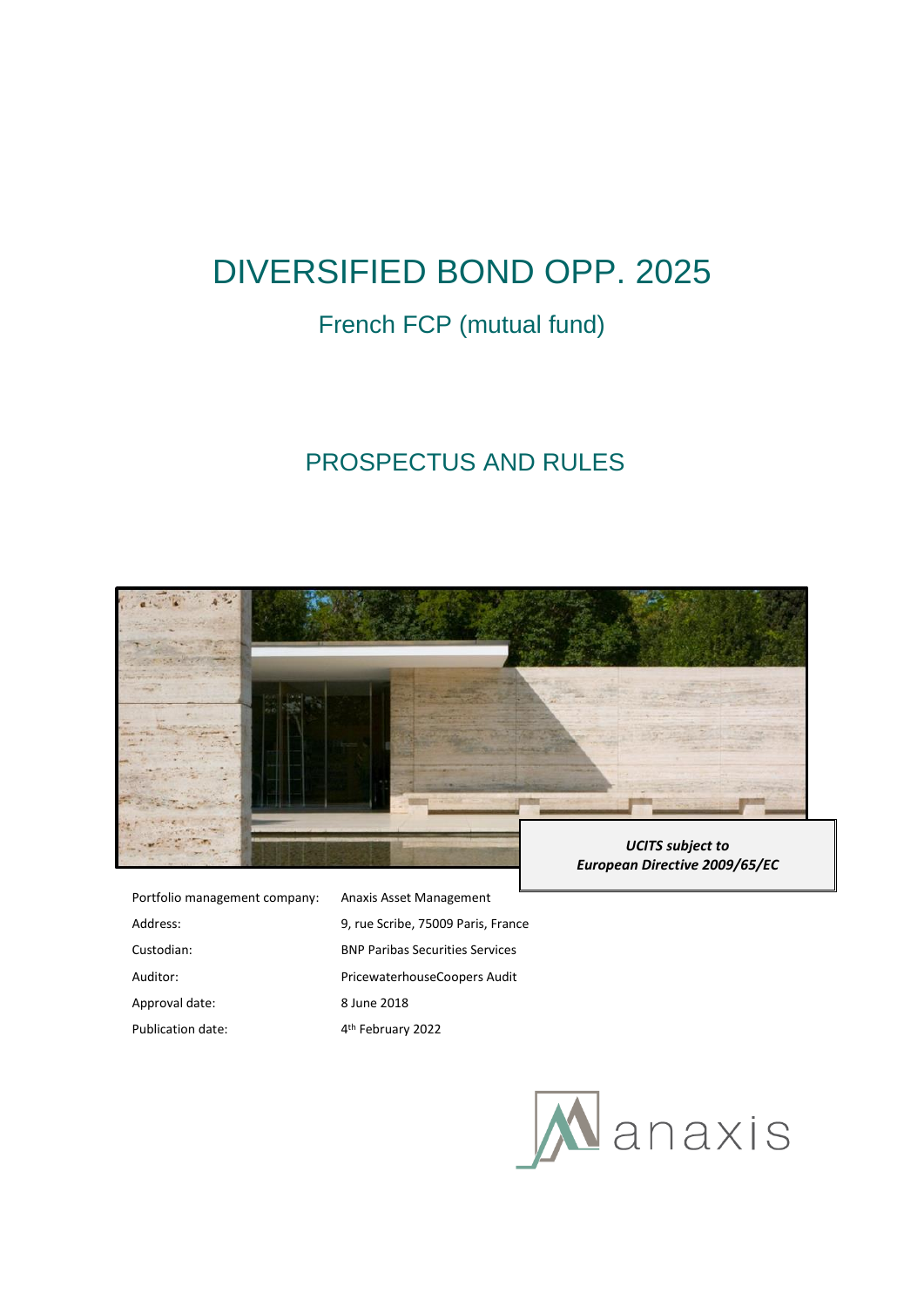

# Contents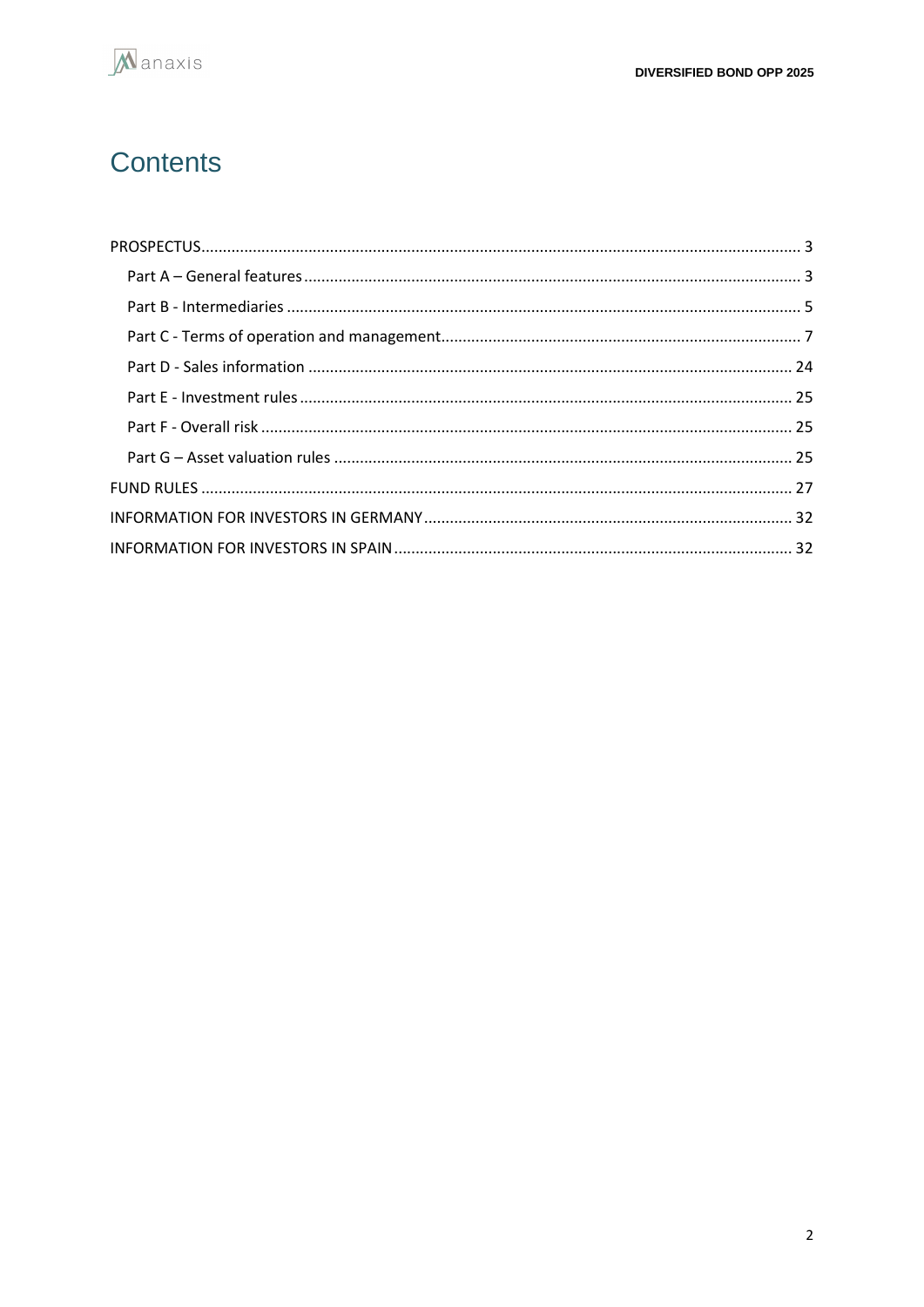<span id="page-2-0"></span>

# PROSPECTUS

# DIVERSIFIED BOND OPP. 2025

*UCITS subject to* 

*European Directive 2009/65/EC*

# <span id="page-2-1"></span>Part A – General features

- **Name of UCITS**: DIVERSIFIED BOND OPP. 2025
- **Legal form and Member State**: FCP (mutual fund) under French law
- **Date of incorporation and projected term**:

This UCITS was launched on 4 October 2018 for a term of 99 years

■ **Approval date**: 8 June 2018 by the AMF (French securities regulator)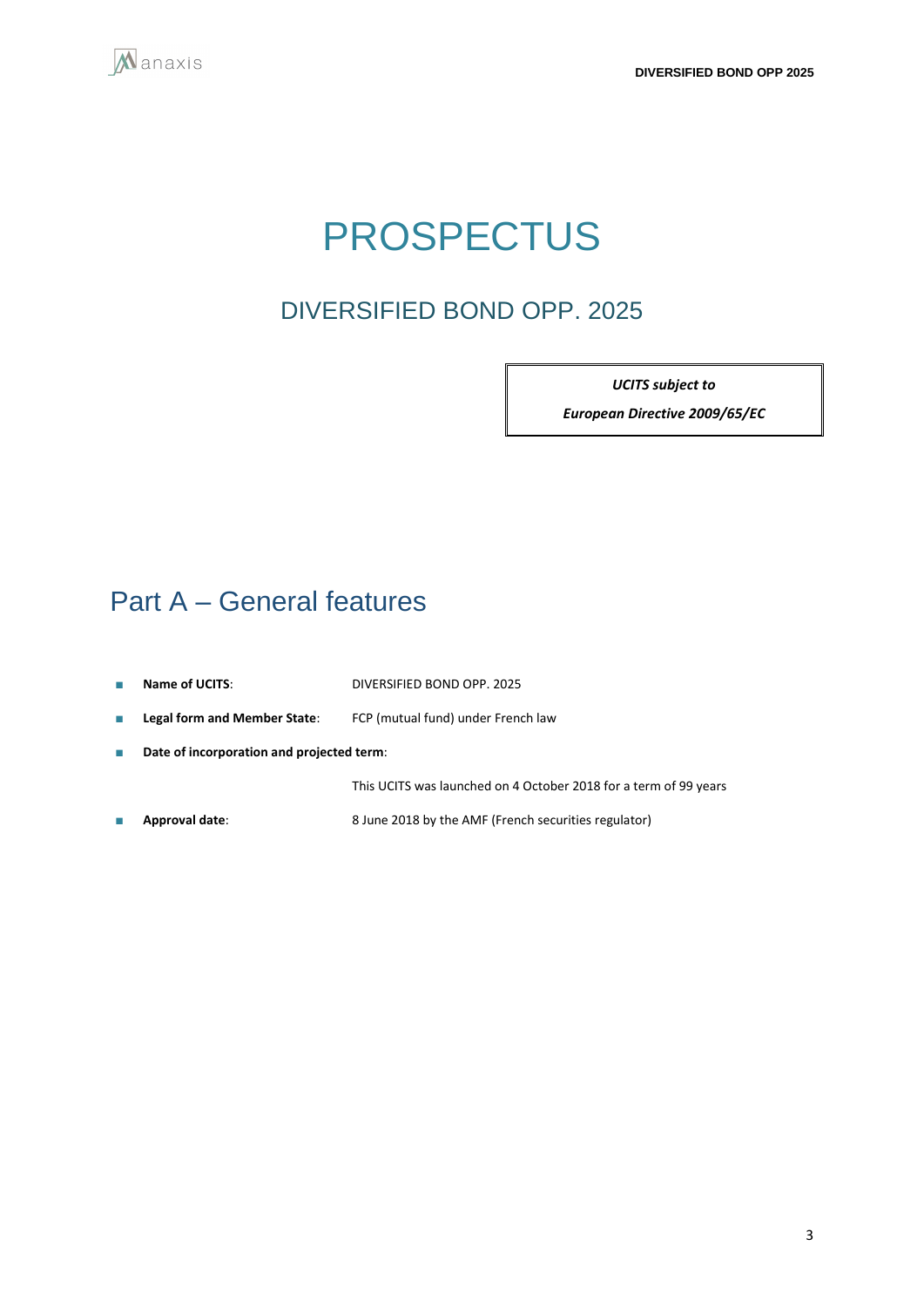

| Unit           | <b>ISIN Code</b> | <b>Distribution of</b><br>earnings:                  | Currency           | <b>Eligible subscribers</b> | <b>Minimum initial</b><br>subscription             |
|----------------|------------------|------------------------------------------------------|--------------------|-----------------------------|----------------------------------------------------|
|                |                  | Net income:<br>Distribution and/or<br>Capitalisation |                    |                             |                                                    |
|                |                  | Net realised capital<br>gains: Capitalisation        |                    |                             |                                                    |
| E1             | FR0013330719     | Accumulation                                         | Euro               | All subscribers             | One unit with an initial<br>issue price of EUR 100 |
| E <sub>2</sub> | FR0013330727     | Accumulation and/or<br>distribution                  | Euro               | All subscribers             | One unit with an initial<br>issue price of EUR 100 |
| 1              | FR0013330750     | Accumulation                                         | Euro               | All subscribers             | EUR 500 000                                        |
| 12             | FR0013330768     | Accumulation and/or<br>distribution                  | Euro               | All subscribers             | EUR 500 000                                        |
| U1             | FR0013330735     | Accumulation                                         | <b>US Dollar</b>   | All subscribers             | One unit with an initial<br>issue price of USD 100 |
| J1             | FR0013330776     | Accumulation                                         | <b>US Dollar</b>   | All subscribers             | USD 500 000                                        |
| J2             | FR0014005ZN3     | Accumulation and/or<br>distribution                  | <b>US Dollar</b>   | All subscribers             | USD 500 000                                        |
| S <sub>1</sub> | FR0013330743     | Accumulation                                         | <b>Swiss Franc</b> | All subscribers             | One unit with an initial<br>issue price of USD 100 |
| K1             | FR0013330784     | Accumulation                                         | <b>Swiss Franc</b> | All subscribers             | CHF 500 000                                        |

The management company, employees of the management company and the employees of companies affiliated to the management company are exempted from the minimum initial subscription.

#### ■ **Contact point to obtain the Fund Rules, the latest annual report and the latest periodic report**:

Unitholders can obtain the latest annual and periodic reports within 8 business days of submitting a written request to:

> Anaxis Asset Management 9, rue Scribe, 75009 Paris, France Tel: +33 (0)9 73 87 13 20 info@anaxiscapital.com

Any additional information can be obtained from Anaxis Asset Management at this same address.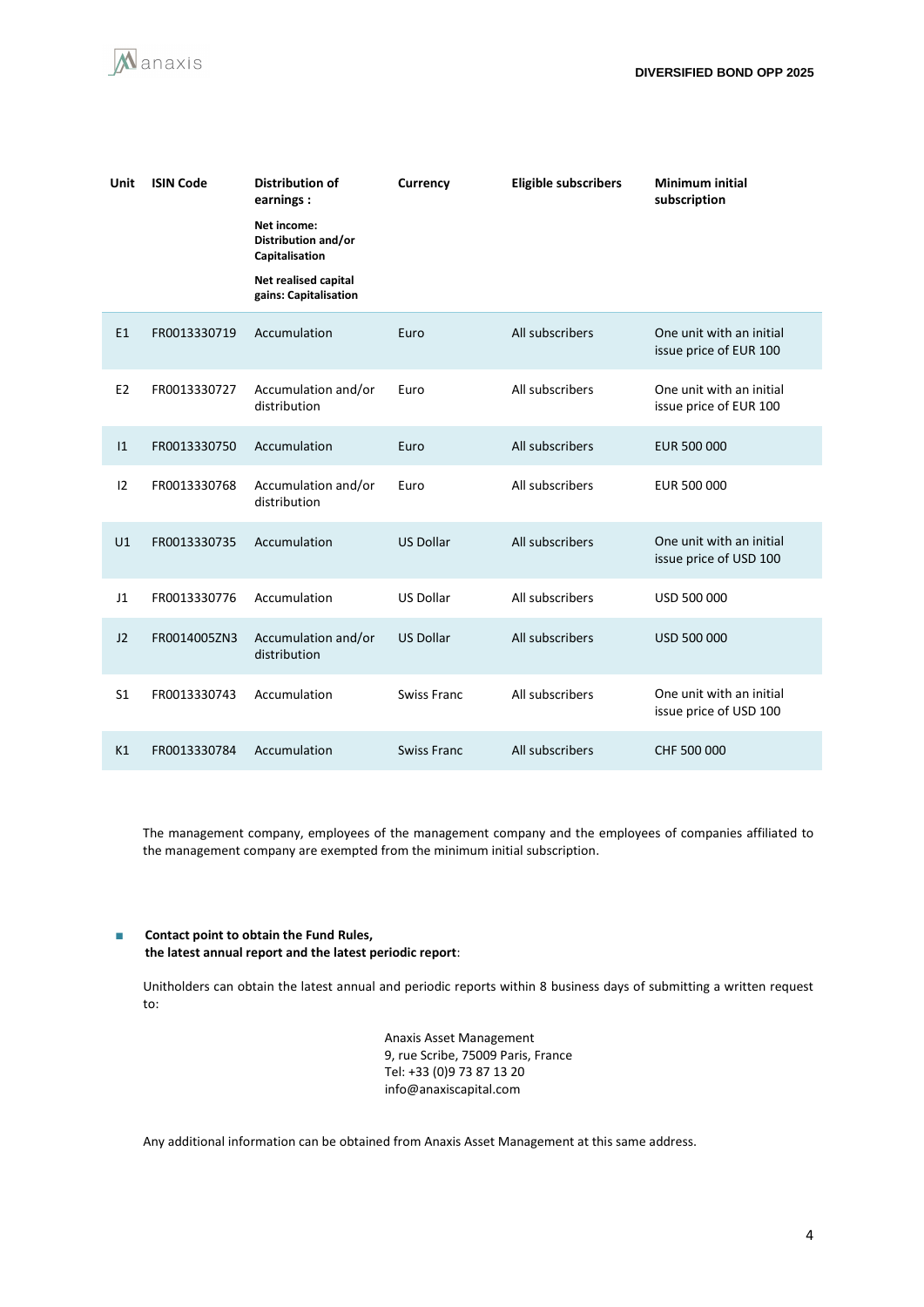# <span id="page-4-0"></span>Part B - Intermediaries

| Anaxis Asset Management S.A.S.,                                   | Portfolio management company: |  |
|-------------------------------------------------------------------|-------------------------------|--|
| a portfolio management company accredited by the AMF under number |                               |  |
|                                                                   |                               |  |
| 9. rue Scribe, 75009 Paris, France                                |                               |  |
|                                                                   |                               |  |

**Depositary bank and custodian:** BNP Paribas Securities Services S.C.A., a credit institution accredited by the ACPR (French prudential supervisory and resolution authority)

#### Postal address

Grands Moulins de Pantin, 9, rue du Débarcadère, 93500 Pantin, France

#### Registered office:

3, rue d'Antin, 75002 Paris, France

#### Responsibilities of the depository bank

The depositary bank and custodian carries out the following duties: control of the compliance of the investment decisions made by the management company (as defined under article 22.3 of the UCITS 5 Directive), monitoring of the cash flows of the UCITS (as defined under article 22.4), custody of the assets of the UCITS (as defined under article 22.5) and, in general, any duties required of it under the laws and regulations in force.

#### Potential conflicts of interest

Potential conflicts of interest may arise as Anaxis Asset Management has a commercial relationship with BNP Paribas Services alongside its appointment as depositary (BNP Paribas Securities Services, by delegation from the management company, calculates the net asset value of the UCITS). In order to manage such situations as this, the depositary has implemented and regularly updates a conflict of interest management policy, with the aim of:

Identifying and analysing potential conflicts of interest;

Recording, managing and monitoring conflicts of interest. To that end, the depository relies on the permanent measures put in place in order to manage conflicts of interest, such as the distribution of tasks, the separation of hierarchical and operational lines, the monitoring of internal lists of insiders and the use of dedicated IT environments. In addition, on a case-by-case basis, the depository implements appropriate preventive measures such as the creation of ad hoc monitoring lists, the creation of new Chinese walls, or the verification that transactions are properly processed and/or that the relevant client is informed. In certain circumstances, the depository may refuse to manage activities which could lead to conflicts of interest.

#### Delegation of functions

The depositary is responsible for the safekeeping of assets (as defined in article 22(5) of Directive 2009/65/EC, as amended by Directive 2014/91/EU). In order to offer services linked to the safekeeping of assets in a large number of countries, enabling the UCITS to achieve its investment objectives, BNP Paribas Securities Services SCA has appointed sub-depositaries in countries where BNP Paribas Securities Services CA has no local presence. These entities are listed on the following website:

http://securities.bnpparibas.com/solutions/asset-fund-services/depositary-banknd-trustee-serv.html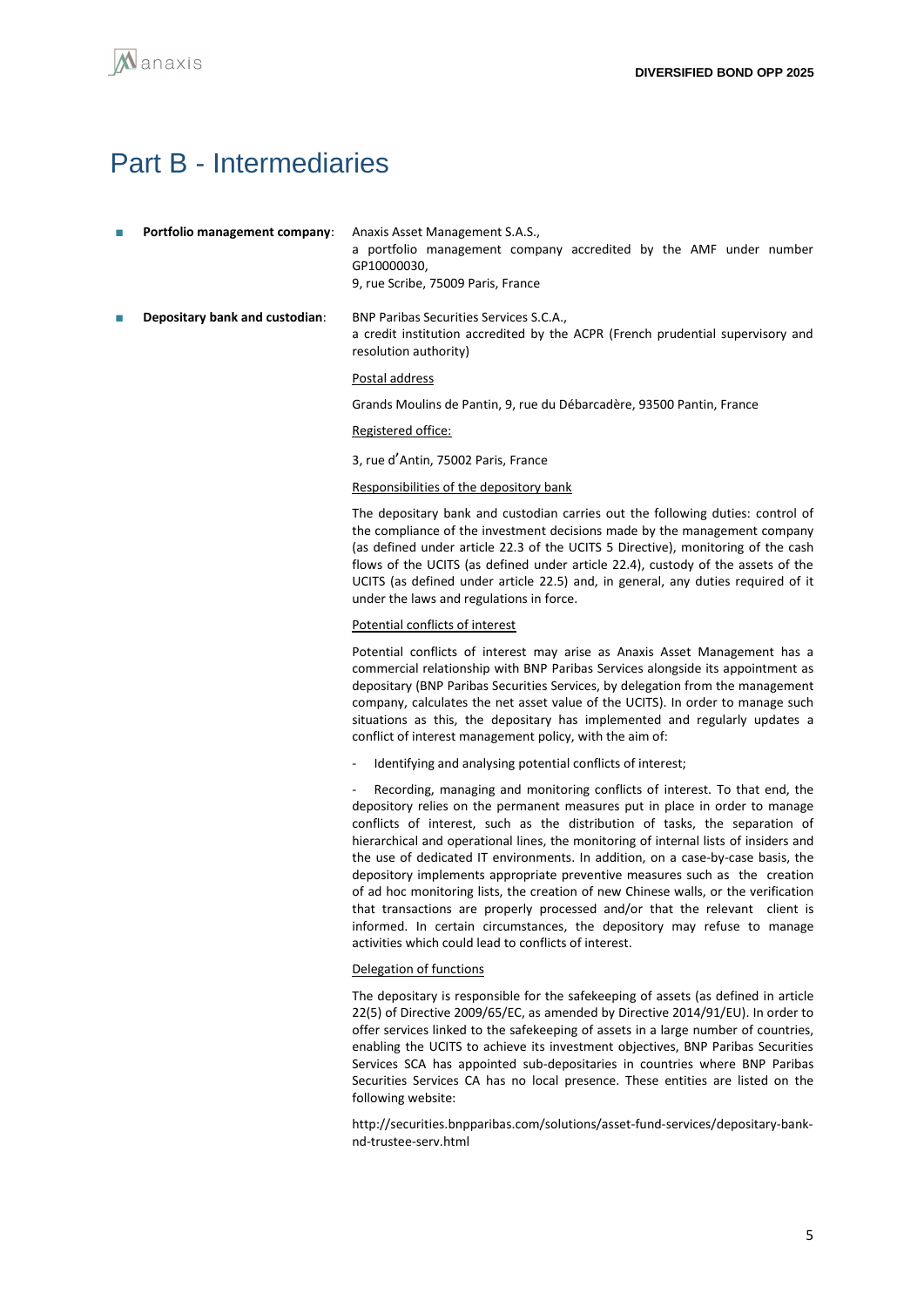

3, rue d'Antin, 75002 Paris, France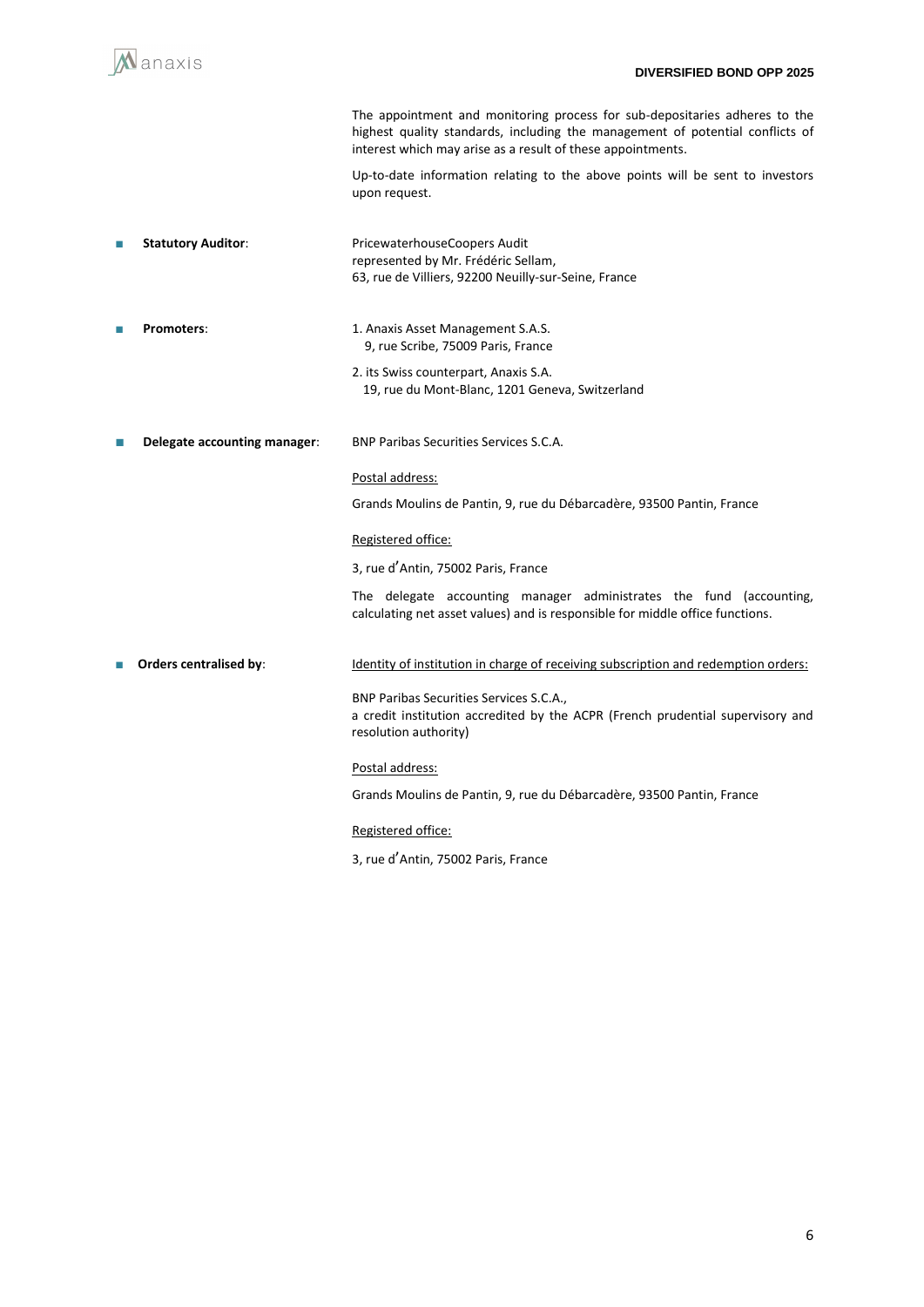# <span id="page-6-0"></span>Part C - Terms of operation and management

## 1. General features

| П      | Type of rights attached to units: | Each unitholder enjoys co-ownership of the Fund's assets in proportion to the<br>number of units held.                                                                                                                                                                                                                                                                                                                                                                                                                                                                                                                                                                                                                                                                                                                                                                                                          |
|--------|-----------------------------------|-----------------------------------------------------------------------------------------------------------------------------------------------------------------------------------------------------------------------------------------------------------------------------------------------------------------------------------------------------------------------------------------------------------------------------------------------------------------------------------------------------------------------------------------------------------------------------------------------------------------------------------------------------------------------------------------------------------------------------------------------------------------------------------------------------------------------------------------------------------------------------------------------------------------|
|        | <b>Management of liabilities:</b> | All units are bearer units. No register is maintained. BNP Paribas Securities<br>Services is responsible for the administration of the issuer's account. The Fund is<br>admitted for trading on Euroclear France.                                                                                                                                                                                                                                                                                                                                                                                                                                                                                                                                                                                                                                                                                               |
| П      | Voting rights:                    | As the Fund is a co-ownership of marketable securities, there are no voting rights<br>attached to the units. Decisions are taken by the portfolio management<br>company. However, notification of any amendments to the operation of the<br>Fund is given to the unitholders either individually, via the press, or by any other<br>method that complies with AMF Instruction No. 2011-19 of 21 December 2011.                                                                                                                                                                                                                                                                                                                                                                                                                                                                                                  |
| П      | Form of units:                    | All units are bearer units.                                                                                                                                                                                                                                                                                                                                                                                                                                                                                                                                                                                                                                                                                                                                                                                                                                                                                     |
| П      | <b>Fractions of units:</b>        | Ten-thousandths of one unit.                                                                                                                                                                                                                                                                                                                                                                                                                                                                                                                                                                                                                                                                                                                                                                                                                                                                                    |
| П      | <b>Balance sheet date:</b>        | Last trading day in December.                                                                                                                                                                                                                                                                                                                                                                                                                                                                                                                                                                                                                                                                                                                                                                                                                                                                                   |
| $\Box$ | First financial year:             | The balance sheet date of the first financial year is 31 December 2019.                                                                                                                                                                                                                                                                                                                                                                                                                                                                                                                                                                                                                                                                                                                                                                                                                                         |
| П      | Taxation:                         | As mutual funds are without legal personality, they are not subject to corporate<br>tax. Unitholders are taxed as if they were direct owners of a share of the assets,<br>according to the tax scheme applicable to them. Any capital gains and earnings<br>generated from ownership of Fund units may be subject to tax. The applicable<br>tax scheme depends on each investor's individual situation and tax residence, as<br>well as the Fund's investment jurisdiction. Investors are advised to contact their<br>usual advisor to learn about the conditions applicable to their personal situation.                                                                                                                                                                                                                                                                                                       |
|        |                                   | INFORMATION ON THE FOREIGN ACCOUNT TAX COMPLIANCE ACT                                                                                                                                                                                                                                                                                                                                                                                                                                                                                                                                                                                                                                                                                                                                                                                                                                                           |
|        |                                   | In accordance with the provisions of the Foreign Account Tax Compliance Act<br>(FATCA), which took effect on 1 July 2014, where the UCITS invests directly or<br>indirectly in US assets, the income generated from these investments may be<br>subject to a 30% withholding tax. In order to avoid payment of the 30%<br>withholding tax, France and the US entered into an intergovernmental<br>agreement under which foreign financial institutions undertake to establish a<br>procedure for identifying direct or indirect investors that are US persons and to<br>transmit certain information on these investors to the French tax authority,<br>which in turn provides this information to the US Internal Revenue Service. As a<br>foreign financial institution, the UCITS undertakes to comply with FATCA and to<br>take any measures subject to the above-mentioned intergovernmental<br>agreement. |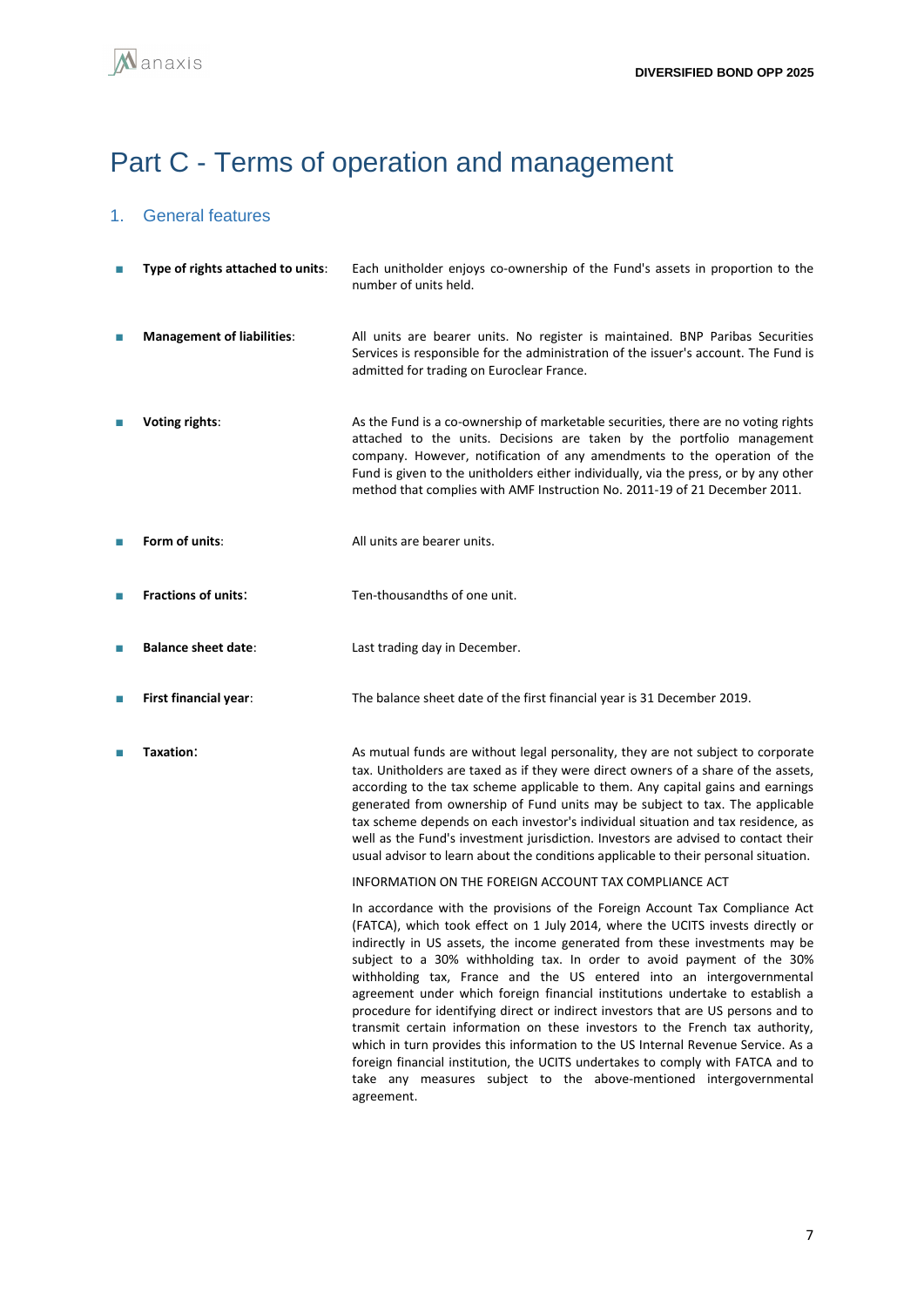### 2. Specific terms and conditions

| П | <b>ISIN codes:</b> | E1 units:   | FR0013330719 |
|---|--------------------|-------------|--------------|
|   |                    | E2 units:   | FR0013330727 |
|   |                    | 11 units:   | FR0013330750 |
|   |                    | 12 units:   | FR0013330768 |
|   |                    | $U1$ units: | FR0013330735 |
|   |                    | J1 units:   | FR0013330776 |
|   |                    | J2 units:   | FR0014005ZN3 |
|   |                    | S1 units:   | FR0013330743 |
|   |                    | K1 units:   | FR0013330784 |
|   |                    |             |              |

- **Investment objective**: The objective of the fund is to achieve, at maturity of 31<sup>st</sup> December 2025, an annualised performance of:
	- 3.0% for E1, E2 and S1 units
	- 3.5% for I1, I2 and K1 units
	- 5.5% for U1 units
	- 6.0% for J1 and J2 units

The investment objective defined for each category of units takes into account current expenses, the estimated default risk and the cost of currency hedging. It is based on market assumptions made by the management company. It is not a promise of return and does not include all events of default.

The investment objective is conditional upon investment in companies which stand out for their active approach to sustainable development and their commitment to putting in place policies that are compatible with the issues at stake in climate-related and environmental regulation. The investment management activity aims to contribute significantly to the efforts required to achieve the long-term global warming objectives of the Paris Agreement. The aim is to limit the increase in the global average temperature at the end of the century to well below 2°C above pre‐industrial levels and to pursue efforts to limit the temperature increase to 1.5°C.

In practical terms, Anaxis Asset Management wishes to reduce the overall carbon intensity of the investments under management by 7.5% per year on average until 2030, to set itself on a trajectory from the outset to achieve carbon neutrality in 2050. The reference level is that measured at the end of 2018. This extra-financial objective complies with the provisions of Article 9 of the SFDR.

The emissions considered are those falling within scopes 1 and 2. These emissions are direct emissions from owned or controlled sources (scope 1) or emissions relating to the consumption of energy (electricity, steam, heat, and cooling) needed to make the products or provide the services offered (scope 2). Due to a lack of sufficient representative data, indirect emissions (scope 3) generated by the production of goods and raw materials acquired (upstream) or by clients using the products (downstream) are not considered at this stage.

- Benchmark index: The Fund does not seek to replicate or outperform a representative index of the private bond market. Indeed, it implements an investment approach which does not correspond any index. In particular:
	- The fund is managed according to a fixed maturity;
	- ⎯ The fund does not invest in financial sector issuers;
	- $\overline{\phantom{a}}$  The fund may hold securities of various credit ratings;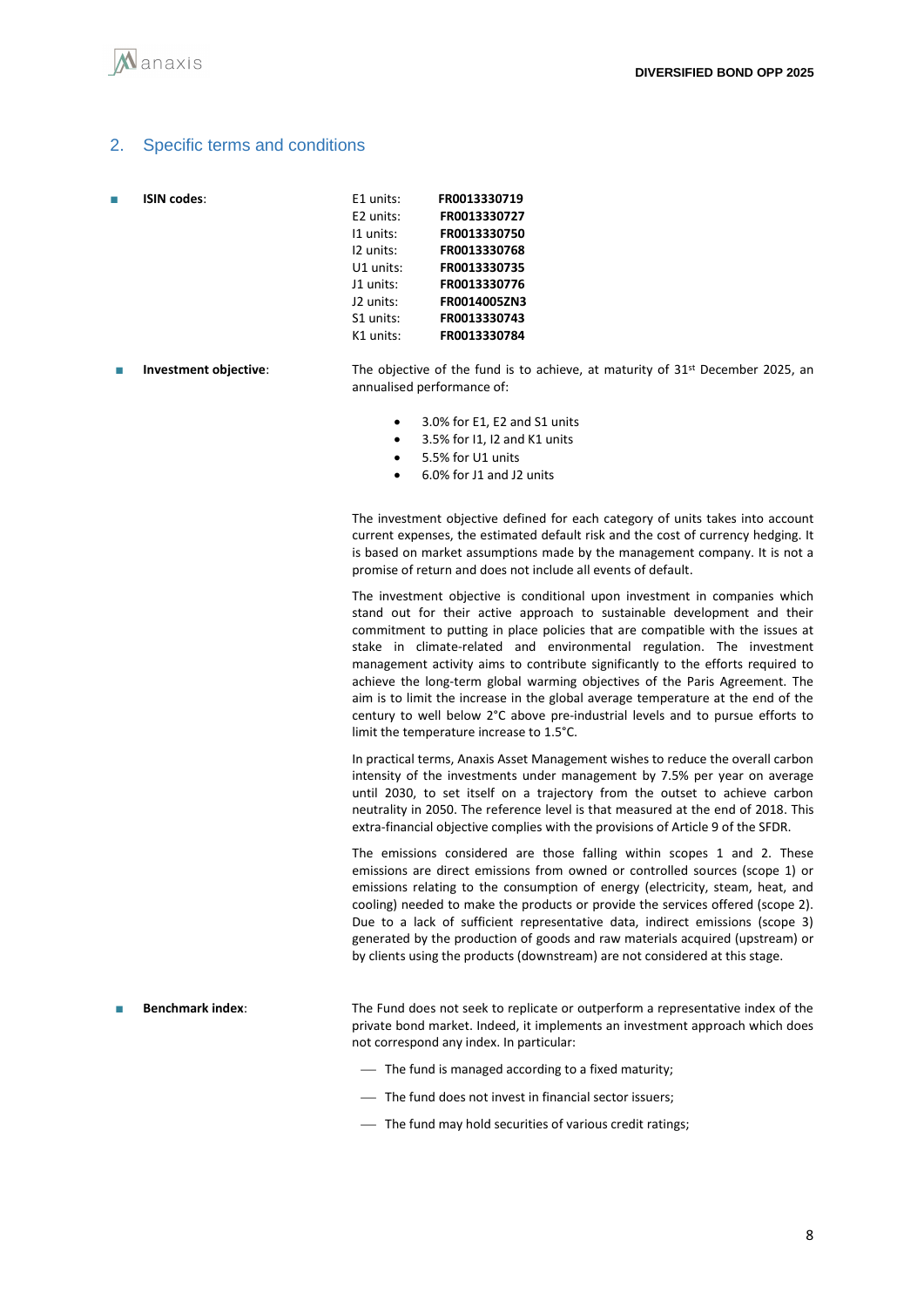

- ⎯ For a given credit quality, the fund favours issuers offering a good visibility, according to our analysis;
- As a consequence, the fund often has higher allocations to certain sectors considered to be less cyclical.

In terms of greenhouse gas emissions, the fund does not use a benchmark representing its overall investment universe because this universe is extremely large and, at this stage, the required data are not published by companies in sufficient quantity.

The efforts made to achieve the sustainable investment objective relate to the climate policies of the selected issuers. In this process, the management team applies appropriate criteria, such as the existence of objectives, policies, investment plans, reliable publications, and tangible results.

## INVESTMENT STRATEGY

### A. DESCRIPTION OF STRATEGIES USED

The investment objective must be achieved by building a portfolio comprised predominantly of high-yield, high credit risk corporate bonds. These securities are intended to be held to maturity, but adjustments deemed appropriate may be made over the life of the Fund as part of its discretionary active management strategy.

#### **Investment strategy in reference to the 31 December 2025 maturity**

The Fund is managed according to a maturity set at 31 December 2025. The aim of the investment strategy is to build a portfolio with the best possible balance between the return achieved, the risk of potential default and the probability of a capital loss due to market fluctuations over the recommended investment period. The composition of the portfolio will therefore be adapted over time according to the residual investment period.

The portfolio's sensitivity is expected to decrease over the years. However, some of the securities held may have a maturity date falling after 31 December 2025. Furthermore, a high level of bond investment may be maintained until the liquidation of the portfolio. This liquidation will take place a few weeks prior to maturity, at a rate to be determined according to market conditions at the time.

By 31 December 2025 at the latest, the Fund will be managed on the money market in reference to the average money market rate. The Fund may, after obtaining approval from the AMF (French securities regulator) and notifying the unitholders, opt to wind up, implement a new investment strategy or merge with another UCITS.

If, during the life of the fund, the management company considers that market conditions do not allow to maintain a satisfactory allocation for the remaining period until maturity, the management company may consider it appropriate to modify the investment objective, for example by setting a later maturity date. In this case, investors will be informed in advance and offered the option of a free redemption.

#### **General approach**

The investment strategy is based first and foremost on an extensive fundamental analysis of corporate bonds and on the construction of a robust and diversified allocation based on the selection of individual bonds each for their own merits. The Fund is actively managed but does not seek to capture short-term market trend.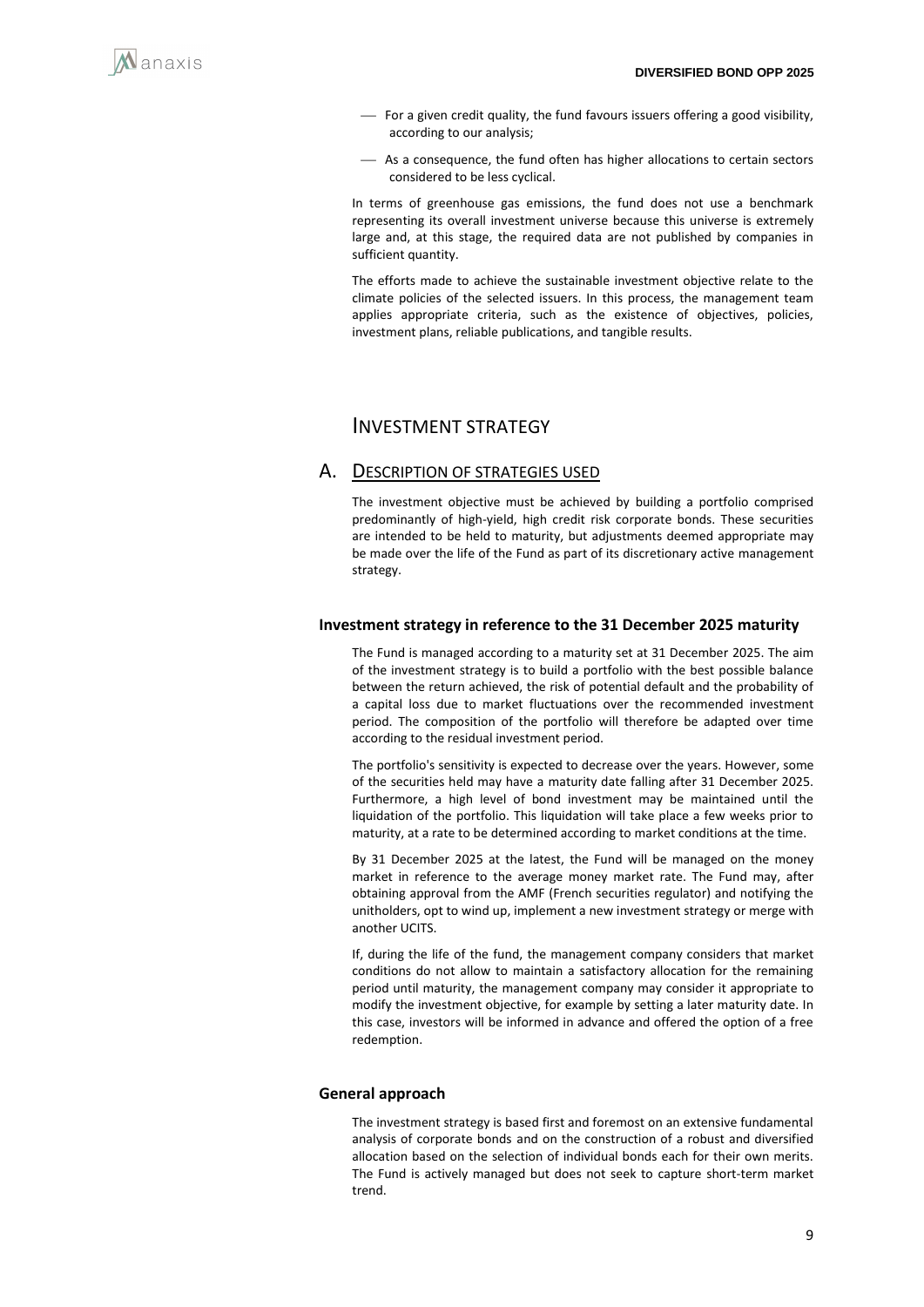#### **Financial analysis**

The investment strategy assesses the issuer's financial solidity, development outlook and sensitivity to economic conditions, the liquidity of available issues and their legal characteristics. This analysis aims to identify the most attractive securities. It includes a comparative approach between similar securities in terms of issuer, sector, maturity, subordination rank, etc.

#### **Sustainable investment strategy**

Financial analysis is supplemented by an extra-financial analysis combining the following six components:

- 1. Exclusions. Anaxis Asset Management excludes companies operating in the fossil fuels or nuclear energy sectors, as well as the weapons, tobacco and GMO sectors. Furthermore, we exclude companies with significant activities in the field of plastic packaging or pesticides due to their adverse impact on the sustainability objectives of the European Union. The major areas of concern are pollution as well as damage to ecosystems, to biodiversity and to aquatic resources.
- 2. Environment. Anaxis Asset Management assesses bond issuers on the basis of their environmental policies and their commitment to the transition to greenhouse gas neutrality. Companies are rated and assigned scores. The criteria applied are all the more stringent the more likely a company's activity is to affect the environment or the climate, as is the case in the fields of transport or cement production. The approach followed favours the selection of companies using the *best efforts* in their field.
- 3. Aquatic environments. In addition to its commitment to climate action, the management company applies an environmental policy aiming at protecting aquatic environments and water resources. This topic relates also to food security, public health and biodiversity preservation (without covering all their aspects). Aquatic environments are especially fragile and poorly protected by national policies. Accordingly, Anaxis Asset Management identifies economic activities that are likely to have a strong impact on aquatic environments, fisheries resources, the quantity and quality of available water reserves, access to drinking water or other water-related issues. Investments in companies operating in these sensitive fields are subject to specific rating criteria on a *bestefforts* basis.
- 4. Social responsibility. Anaxis Asset Management ensures that the companies selected comply with ethical standards of human rights and social responsibility. The principles of the UN Global Compact act as a guide for this analysis. The approach is to *exclude* companies which engage in practices deemed to be unacceptable.
- 5. Governance. Governance is part of the risk analysis performed by the management team. To this end, the analyst relies on a table of factors enabling him/her to identify the major risks associated with the issuer and to assess their severity. Since the fund focuses on bond markets, the governance factors used take the creditor's perspective. The approach taken here prioritises the best practices in each sector (so-called "*best-in-class* approach").
- 6. Controversies. Anaxis Asset Management monitors the controversies affecting the issuers in the fund's portfolio. The management company makes use of published reports and information gathered from numerous sources. Public inquiries, legal actions and serious events are impartially analysed by the ethics committee of the management company. Controversies are assessed according to their severity, their impact, their frequency, and the response given by the relevant company. If a company is excluded from the fund's portfolio due to controversy, the exclusion is set for a defined period.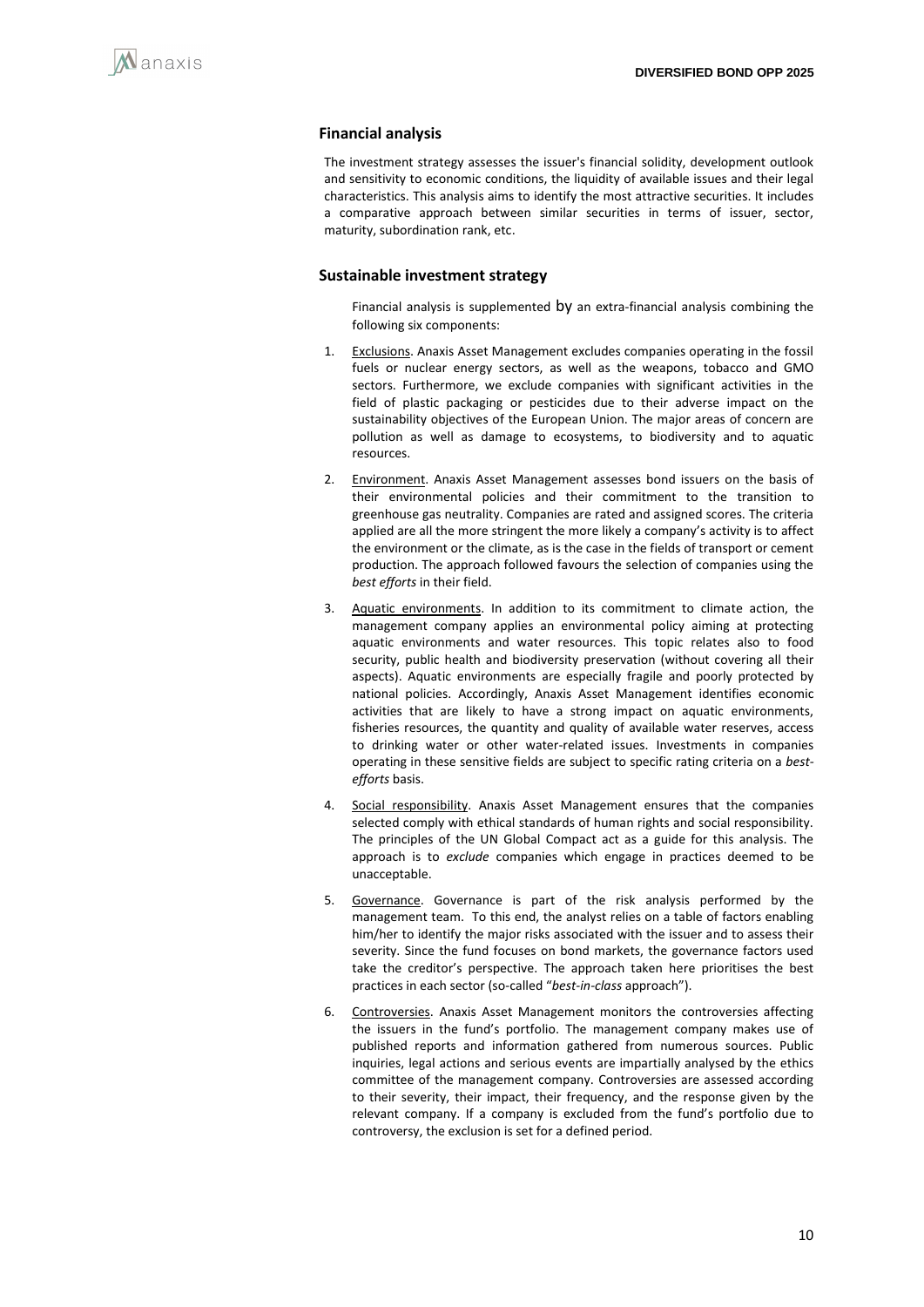

#### **Examples of criteria**

Below are some examples of criteria, including, but not limited, to:

Environmental criteria: (i) greenhouse gas intensity (measured in tonnes of emissions, in CO2 equivalent as a proportion of a company's revenues), (ii) the commitment to a credible emissions reduction policy compatible with the objectives of the Paris Agreement. In some cases, the analysis may also assess the intensity by reference to a physical unit, depending on the sector involved; e.g., kilometres travelled or tonne of cement produced.

Water-related criteria: (i) water consumption, (ii) discharge of untreated wastewater.

Social criteria: (I) a company's links with authoritarian regimes, (ii) compliance with the UN Global Compact in terms of human rights, workers' rights, environment and anti-corruption.

Governance criteria: (i) financial transparency, (ii) independence of company officers and directors, (iii) legitimacy of intragroup relationships, (iv) existence of financial leverage objectives, (v) no initiatives detrimental to creditors.

#### **Adverse impact in terms of sustainability**

Assessment of the fund's impact is based on available data, while focussing specifically on environment and then applying a method of analysis intended to ensure that the investments selected do not significantly prejudice the environmental objectives. Regarding social and governance factors, the scores applied in selecting securities will eventually enable the management company to assign an overall score to the portfolio and to monitor the portfolio's movements.

However, from a regulatory perspective, the management company should not be seen as taking into account the adverse impact of investment decisions on sustainability factors. Indeed, the regulation will require the application of a whole set of technical criteria requiring precise and detailed information from the bond issuers making up the fund's portfolio. However, only a small fraction of the issuers within the investment universe are currently able to provide the required information.

#### **Comprehensiveness and selectivity**

The extra-financial analysis implemented by the management company encompasses most of the assets of the fund; i.e., over 90% of the portfolio value. The various steps described above enable the fund to exclude at least one issuer in five.

Given the very broad spectrum of diversification available to the fund, both in terms of issuer classes and geographical areas, there is an extremely large number of bonds (that is, thousands) that are potentially eligible. In order to evaluate the selectivity of the sustainable investment process, particular attention is given to high-yield bonds denominated in euro or US dollars. The spectrum of relevant credit ratings ranges from CCC- to BB+, or equivalent, according to Standard & Poor's ratings scale. Although the fund may invest outside these asset classes, the management company favours the selection of securities of this type and expects them to predominate the asset allocation under normal circumstances. Therefore, the selectivity analysis of the segment described above can be considered sufficiently representative of the sustainability strategy implemented by the management company.

Some sovereign bonds are eligible, but they are selected for investment in exceptional cases only, for the purpose of risk reduction when the management company considers that circumstances so require. The investment management activity favours the selection of corporate bonds, so that a lack of information on the national climate impact does not raise any practical difficulty.

In the event that an issuer no longer meets the sustainability criteria set by the management company, the securities position held in this issuer should be sold within 4 months, in the best interests of the unitholders.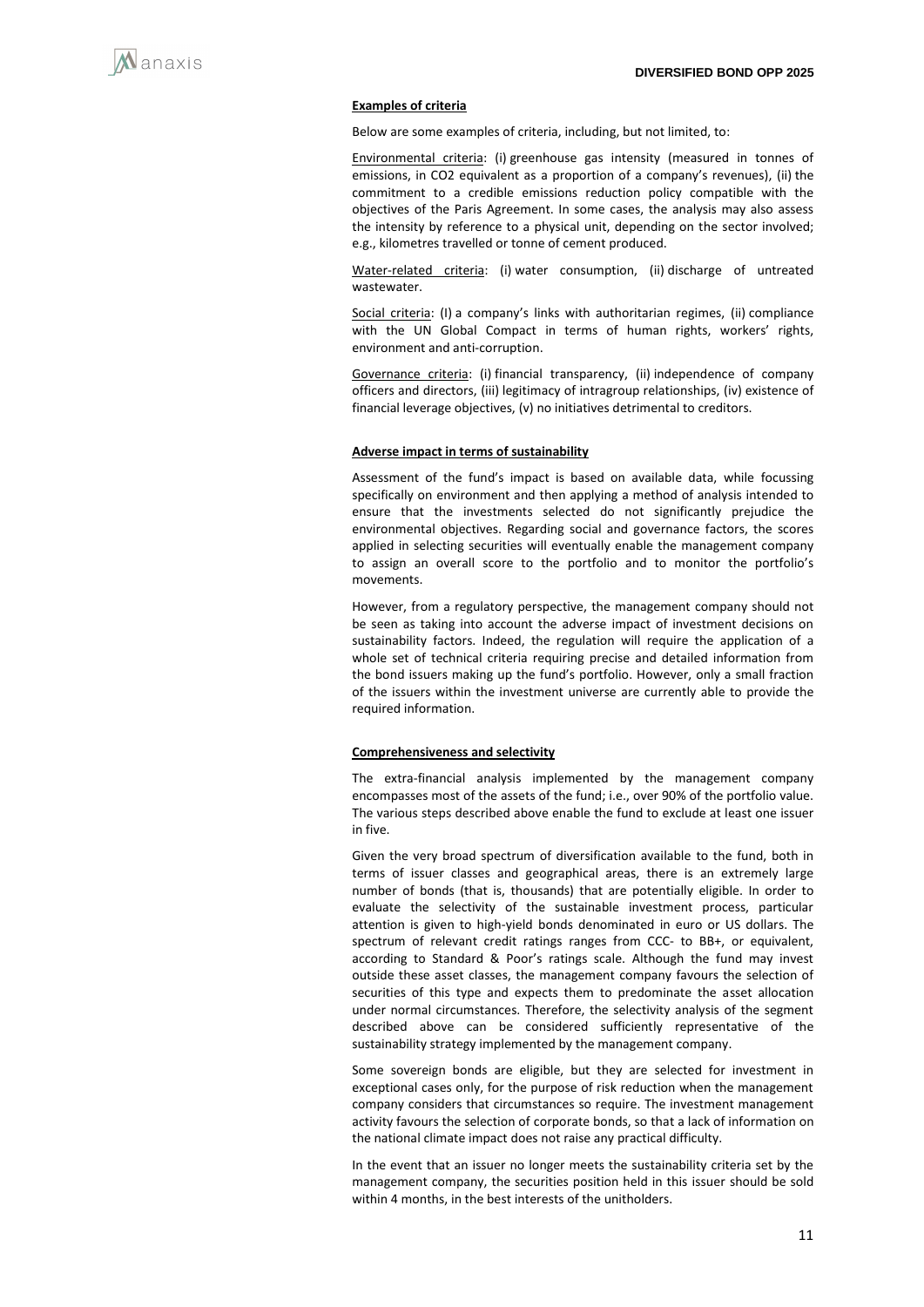

#### **Impact of sustainability risks**

The management company considers that sustainability risks may affect the performance of the fund by reducing the credit quality of some issuers or by diminishing available sources of financing. Sustainability risks arise chiefly from climatic events (risks called "physical risks") and from the necessity for these companies to swiftly adapt to changes (risks called "transition risks"). Social aspects (human rights, discrimination, labour relations, accident prevention, etc.) or governance deficiencies may also result in sustainability risks. That is why the management company has incorporated in its investment selection process the sustainability factors which it believes to be the most significant.

#### **Methodological limitations of the sustainability approach**

- The analysis is based primarily upon information supplied by the companies. Figures are not always audited. Methodologies and scopes selected for use can vary, making comparisons and aggregations questionable.
- In some cases, it is necessary to use assumptions or estimates; for instance, when data on greenhouse gas emissions are not available or as yet incomplete.
- Too few data are available to date to assess indirect greenhouse gas emissions; for instance, those relating to the use of products or services provided by companies (scope 3).
- Some assessment criteria are based upon forecasts, commitments or strategies published by companies. Achievements can turn out to be very different.
- Some criteria are based upon procedures or internal policies published by companies. It is possible that these procedures and policies are only applied partially or not at all.
- Some information may not be recent enough to reflect the current situation of a relevant company; for instance, when this information stems from an annual report or when material changes have occurred within this company.
- An analysis, even a thorough one, may not be able to anticipate a controversy or a future event that might have a material adverse impact.

#### **Clarifications on the sector exclusion policy**

Nature of ESG criteria**.** The objective of our sector exclusion policy is to exclude from the portfolios' investment universe certain issuers whose business is not compatible with our goal of preserving the natural environment and improving public health.

Exclusion list. Our policy aims to have a significant impact on financial flows. Our policy targets businesses associated with fossil fuels, nuclear power, polluting products, weapons, tobacco and GMOs. The Anaxis exclusion list is represented below.

- Fossil fuels: exploration, production, refining and transport of coal, oil, natural gas and other fossil fuels; fossil fuel-based electricity production; associated activities (equipment, transport, distribution, storage, etc.); new projects in coal or in unconventional sectors (shale gas, oil sand, hydraulic fracturing, drilling in the Arctic or deep-water drilling).
- Nuclear: uranium mines, enrichment of fissile material and nuclear energy production.
	- Polluting industries: production of fertilisers, weed killers, insecticides, fungicides and production of plastic packaging.
- ⎯ Weapons: production of weapons, munitions and military equipment, manufacturing of planes, ships, tanks and military vehicles; activities associated with the design, trade or use of this equipment; law enforcement services or military surveillance by private companies,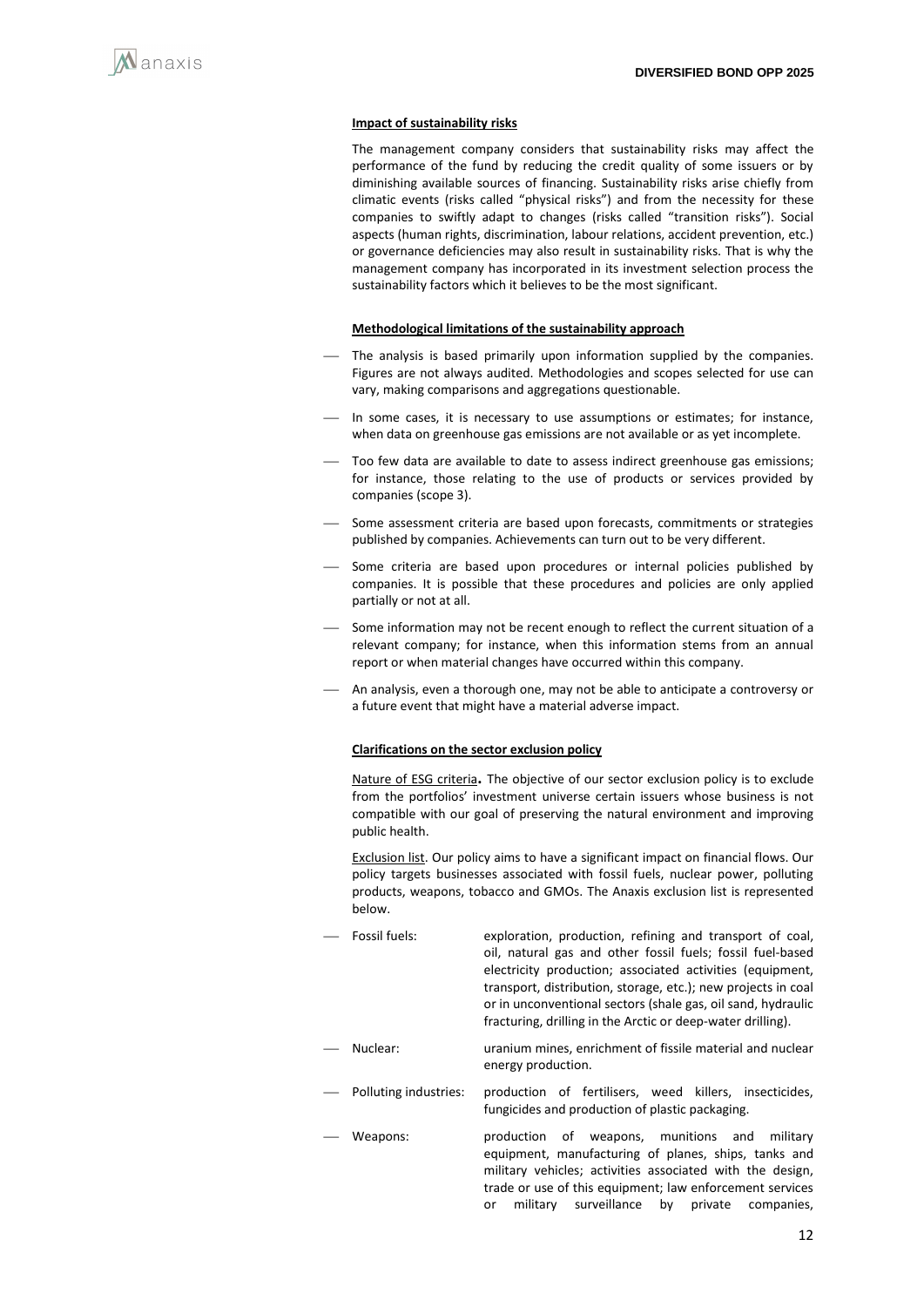

manufacturing of hunting weapons and any kind of personal weapons.

⎯ Others: tobacco, production of GMOs for non-therapeutic use and other various exclusions of items contributing to global warming or health-damaging, as stated in our exclusion policy.

Exclusion thresholds. A company is excluded from the fund's portfolio if the turnover generated in non-compliant sectors exceeds a predefined threshold. This threshold is 5% for fossil energy, nuclear and tobacco. It is 10% for weapons and 20% for the other excluded activities. However, the management company has no tolerance for companies developing new projects in coal or in unconventional fossil energy. Our sector exclusion policy covers companies involved in broader industries closely linked to the excluded sectors pursuant to criteria described in detail in our exclusion policy, available online or on request.

Controversial weapons. With regard to controversial weapons, our sector exclusion policy is not based on any thresholds or level of activity. The exclusion policy is applied even if the controversial activity is marginal within the companies in question.

#### **Alignment with the European Taxonomy**

As the vast majority of companies have not started to publish their data in terms of alignment with the taxonomy, we are not able to provide a percentage of alignment of investments with the taxonomy

#### **Geographic criteria**

| Geographic exposure<br>(geographic region of issuers)                        | Minimum | Maximum |
|------------------------------------------------------------------------------|---------|---------|
| United States of America and other<br>developed countries (excluding Europe) | 0%      | 67%     |
| Emerging countries                                                           | 0%      | 67%     |
| Europe                                                                       | 0%      | 79%     |

The investment strategy uses with great flexibility bonds of issuers domiciled in various countries, within the limits of the allocation indicated above.

**United States of America and other developed countries (excluding Europe)**: United States of America, Canada, Japan, New-Zealand and Singapore.

**Emerging countries**: countries in Latin America, Africa, the Middle East, Asia, Central and Eastern Europe, excluding those in the previous category.

#### **Sector criteria**

When investing in corporate bonds, the management company seeks to avoid portfolio concentration on a specific economic sector.

All economic sectors may be considered. However, the fund does not invest in securities issued by banks or other financial institutions that, according to us, require a different type of analysis.

It should be noted that this exclusion does not apply to financial holding companies and financing structures sometimes used by industrial or service groups.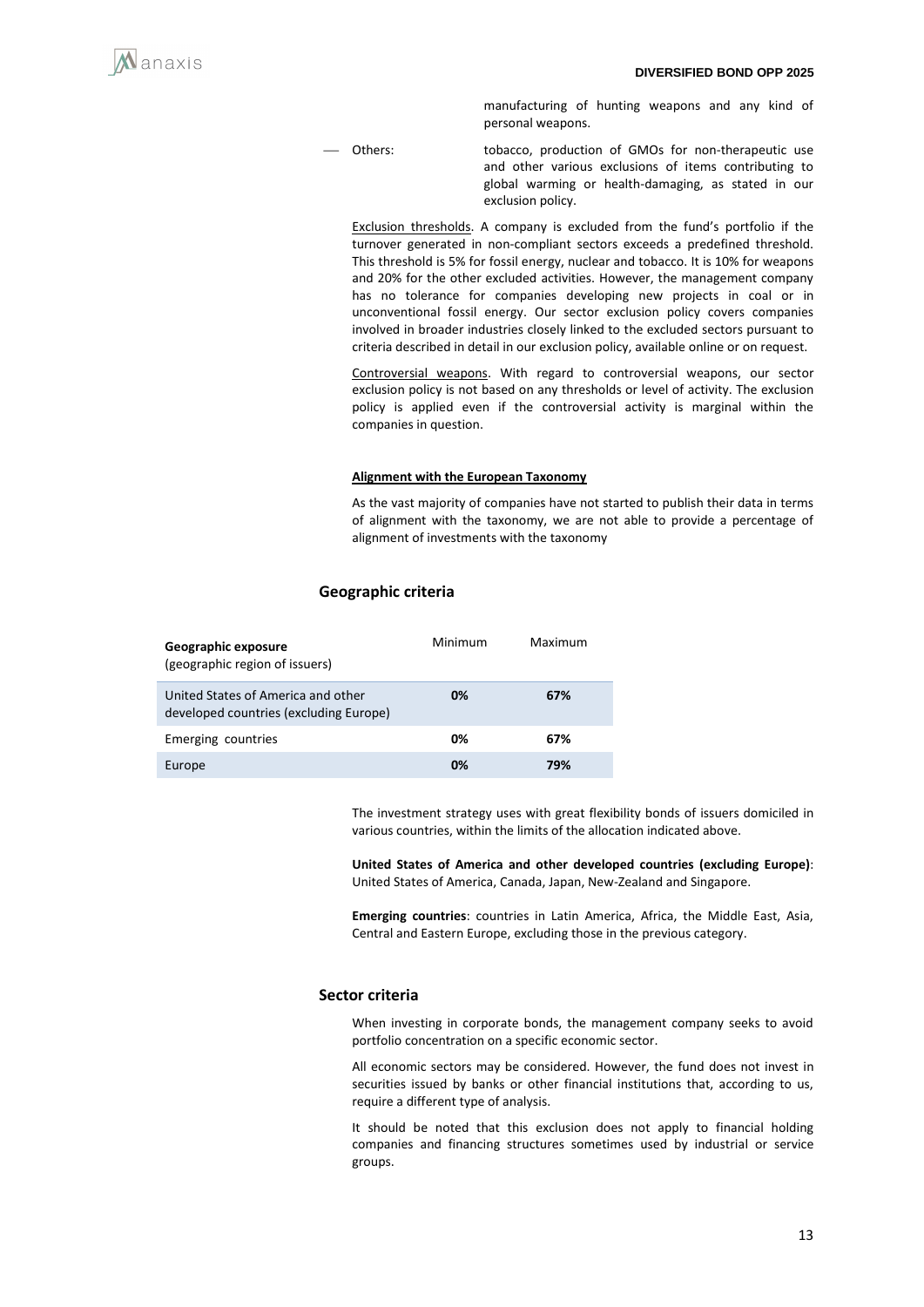#### **Rating criteria**

| Credit risk exposure                  | Minimum | Maximum |
|---------------------------------------|---------|---------|
| Private debt - Investment Grade       | 0%      | 100%    |
| Private debt - Non-Investment Grade   | 0%      | 100%    |
| Sovereign debt - Investment Grade     | 0%      | 50%     |
| Sovereign debt - Non-Investment Grade | 0%      | 50%     |

Management favours corporate bonds. The analysis and selection of debt instruments is made independently from rating agencies.

The "Investment Grade" category comprises securities with a minimum rating of BBB- by Standard & Poor's or Baa3 by Moody's or an equivalent rating by another recognised rating agency, or securities deemed to be of equivalent quality in the judgement of the management company.

The "Non-Investment Grade" category comprises securities with a rating below this level. Such securities are regarded as speculative in nature due to the higher credit risk attached to them. The lowest rating will be used to determine the allocation limits.

#### **Markets**

The Fund may invest on the primary and secondary markets.

#### **Tactical allocation**

The investment strategy uses a macroeconomic, financial and technical analysis to define the optimal positioning of the fund. Based on this analysis, the portfolio management team may decide to hold a portion of assets in money market products, short-term government debt instruments or government bonds. It may vary the asset allocation by rating or sector.

#### **Bond sensitivity**

| Sensitivity       | Minimum | Maximum |
|-------------------|---------|---------|
| To interest rates |         |         |
| To credit spreads |         |         |

The investment team may change the portfolio's sensitivity to general interest rate trends within a range of 0 to 7. The portfolio management team may use interest rate swaps or futures for hedging purposes.

The credit spread sensitivity range is identical to the range indicated for sensitivity to interest rates.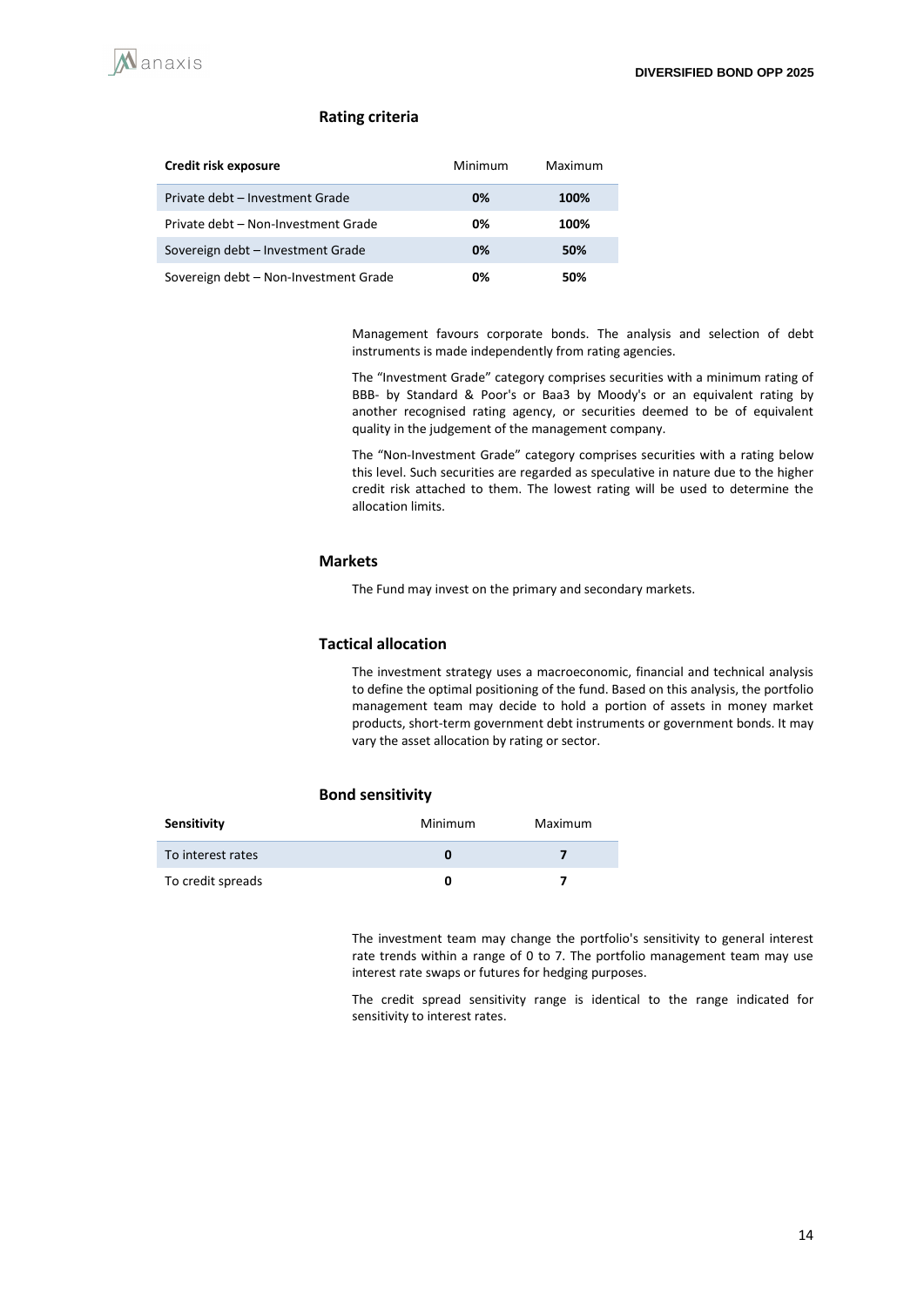

#### **Management of foreign exchange risk**

| Foreign exchange risk                      | Minimum | Maximum |
|--------------------------------------------|---------|---------|
| USD-denominated Securities and deposits    | 21%     | 100%    |
| Securities denominated in other currencies | 0%      | 79%     |
| Residual exposure after hedging            | 0%      | 5%      |

The fund's reference currency is the euro. Foreign exchange risk generated by any investments in foreign currencies is generally hedged in favour of euro.

Furthermore, categories of units issued by the fund and denominated in US dollar or in Swiss franc are continuously hedged in order to protect investors against exchange rate fluctuations between euro and the unit category's currency of denomination.

Foreign exchange risk is hedged via forward forex transactions or OTC derivatives. Such hedges may prove partial or imperfect. A tolerance threshold of 5% of residual exposure has been defined.

The "other currencies" which may be used are the euro, the Swiss franc, the British pound, the Danish krone, the Norwegian krone, the Swedish krone, the Japanese yen, the Canadian dollar, the Australian dollar, the New Zealand dollar and the Singapore dollar.

## B. CATEGORIES OF ASSETS USED

#### 1. **Debt securities and money market instruments**

#### Corporate bonds and negotiable debt securities

This category may comprise up to 100% of the fund's assets.

The issuers may be listed companies or companies whose shares are not listed because they are held by families, managers, holding entities or investment funds

Securities denominated in currencies other than the euro may comprise up to 100% of the fund's assets. However, foreign exchange risk is hedged under the best possible conditions and is kept below 5%.

Selected securities may be of any rank (e.g. secured or subordinated debt) and have any credit rating. Non-Investment Grade securities may comprise up to 100% of the fund's assets.

These securities may take any form: bonds and other fixed- or variable-rate securities; securities containing legal and financial clauses, such as the possibility for the issuer to recall its debt under conditions set forth at issuance, coupon enhancement clauses, coupon indexing clauses, etc.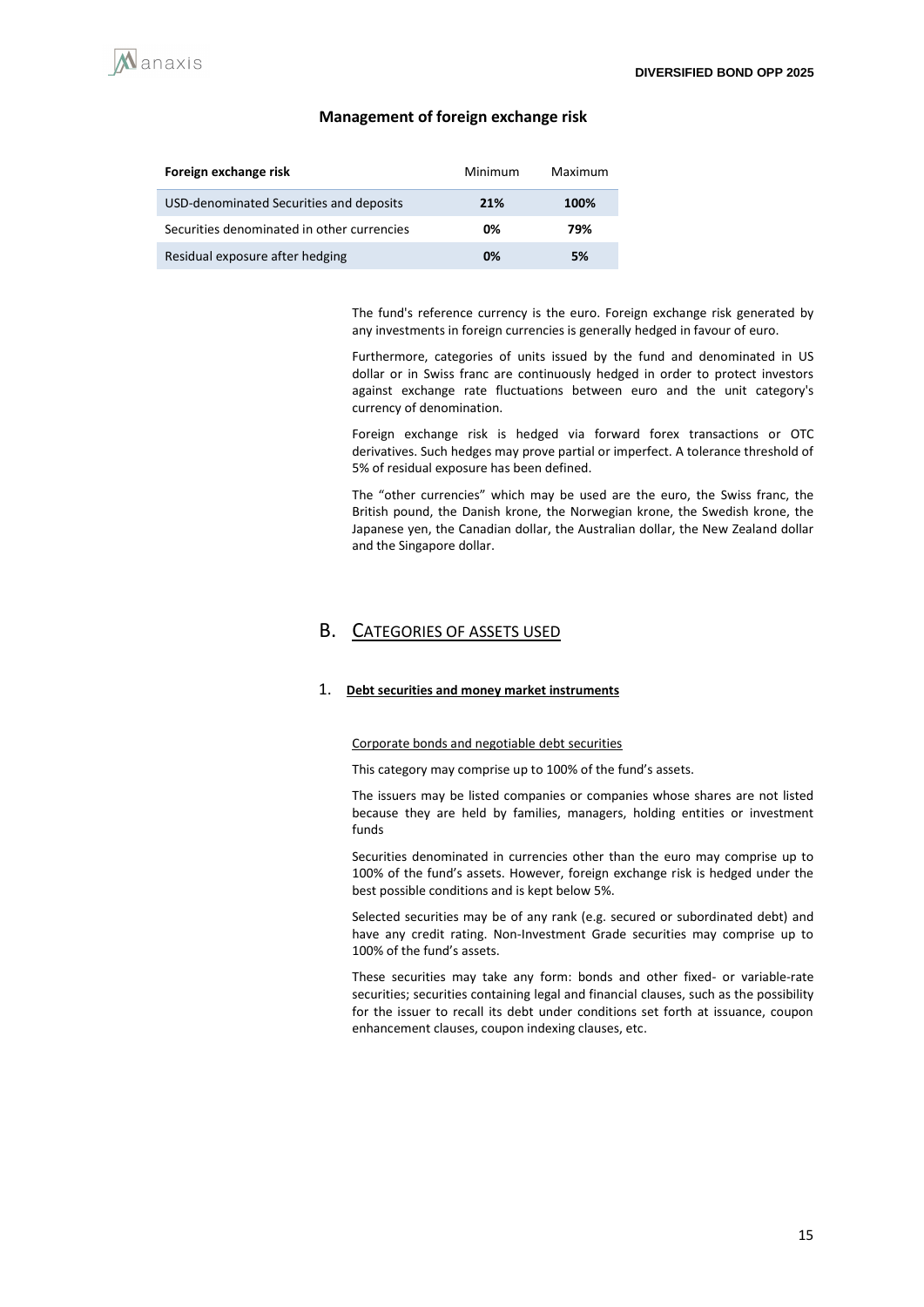

#### Government bonds and similar securities

The fund may invest up to 50% of its assets in Investment Grade debt sovereign instruments and up to 50% in sovereign bonds with a Non-Investment Grade rating.

Clarifications on the legal nature of fixed-income instruments

- Negotiable debt securities having a short-term maturity;
- Negotiable debt securities having a medium-term maturity;
- Fixed-, variable- or floating-rate bonds;
- Euro medium-term notes (EMTNs), excluding structured notes and notes with embedded forward financial instruments;
- Convertible bonds;
- Inflation-indexed bonds;
- Treasury notes.

#### 2. **Convertible bonds and related securities**

The fund may invest up to 10% of its assets in convertible bonds (or related instruments). This strategy can enable the fund to take advantage of attractive opportunities in securities similar to conventional corporate bonds, with the benefit of an option on the underlying equity. In such case, the portfolio management team will ensure that the fund's overall equity risk does not exceed 10% of net assets.

## 3. **Equities**

Equity exposure is limited to 10% of the fund's assets. The Fund does not purchase stocks on the market and does not take part in IPOs. However, the fund may be exposed to this asset category due to the sensitivity of convertible bonds held to the price of underlying equities. Furthermore, the fund may directly hold equities after exercising the conversion option attached to convertible bonds or following a debt restructuration. Although such direct positions are not intended to be held over the long term, the fund is not required to sell them within a predefined period.

#### 4. **Deposits**

The Fund may carry out investments in the form of deposits with one or more credit institutions, within the limit of 50% of its assets. Nonetheless, it may not carry out deposits of more than 20% of its assets within the same institution.

#### 5. **Derivatives**

The fund may invest in the regulated, organised or OTC futures markets for the purpose of hedging currency exposures or reducing the portfolio's bond sensitivity. Instruments used may include, in particular, futures, forward foreign exchange contracts and simple interest rate swaps. The Fund's overall exposure, including derivatives, is limited to 110% of net assets. The Fund will not use total return swaps.

#### Clarifications on derivatives

Type of markets in which the Fund may invest:

- regulated,
- organised,
- OTC.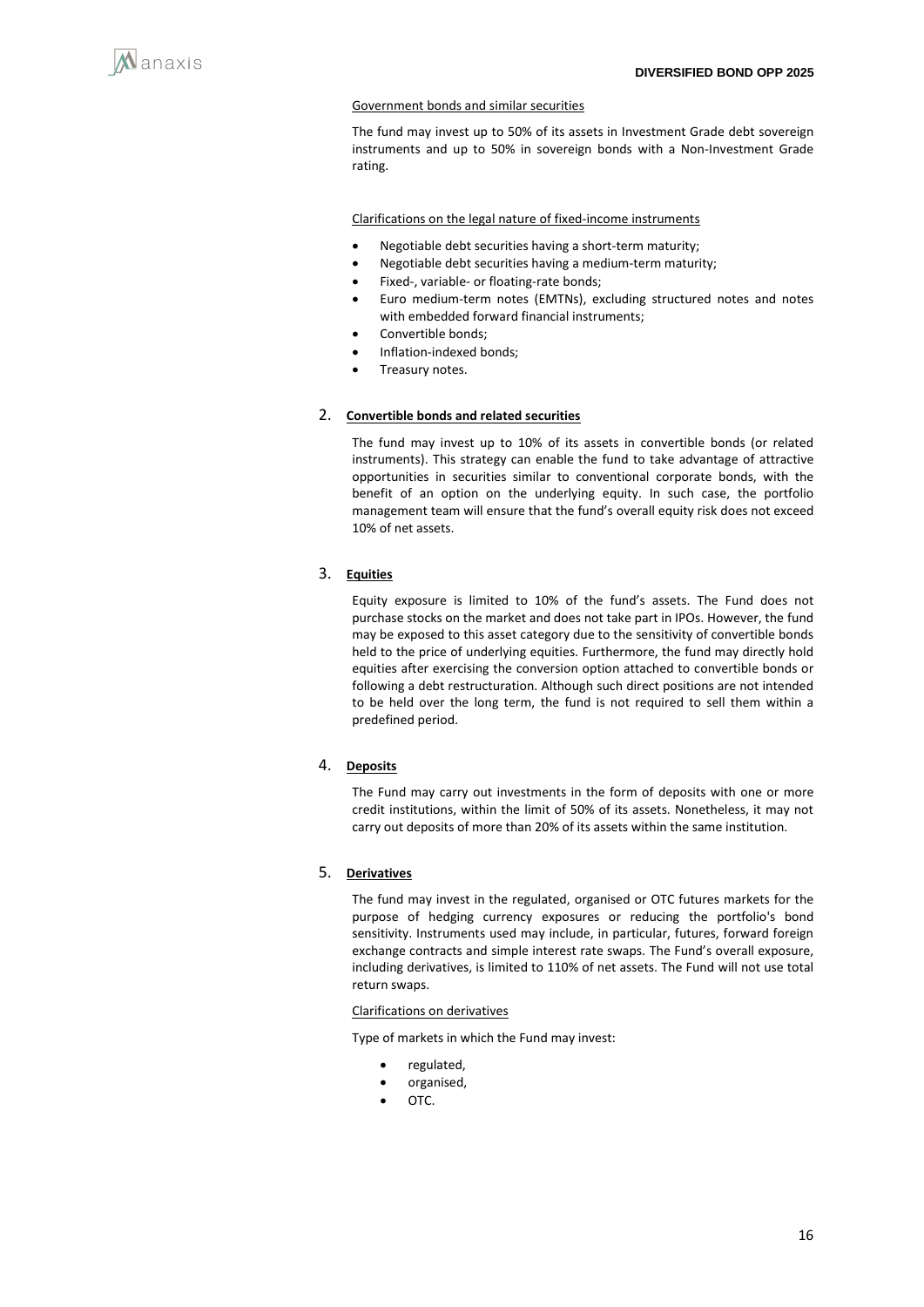

Risks to which the portfolio management team plans to expose the Fund:

- interest rate,
- foreign exchange.

Types of transactions, all of which are limited to the achievement of the investment objective:

• hedging.

Types of instruments used:

- futures.
- swaps,
- forward foreign exchange contracts.

Strategy for using derivatives to achieve the investment objective:

- hedging of foreign exchange risk,
- variable hedging of interest rate risk.

#### 6. **Securities with embedded derivatives**

The Fund may invest in this asset category insofar as it is authorised to hold convertible bonds within the limit of 10% of its assets.

Furthermore, the corporate bonds in which the Fund predominantly invests often contain clauses offering the issuer the possibility of redeeming its bonds early, or requiring it to offer early redemption to bondholders, particularly after the expiry of a certain period, subsequent to certain events or if certain accounting or financial indicators are exceeded. The conditions for exercising these options may vary, and may or may not offer compensation to bondholders.

### 7. **UCITS**

The Fund may invest up to 10% of its assets in other French or foreign UCITS compliant with the European Directive 2009/65/EC with a money market or bond strategy. These UCITS may be managed by Anaxis Asset Management or by a tied entity.

#### 8. **Cash loans**

The Fund does not borrow cash. Nevertheless, it may have a temporary debit balance, within the limit of 10%, due to transactions related to the Fund's payment flows: investments, divestments and liabilities transactions.

#### 9. **Securities lending and borrowing**

None.

#### 10. **Contracts constituting financial guarantees**

In the context of transactions on OTC derivative instruments, the fund is required to receive or grant financial assets as collateral. The financial guarantees received are intended to reduce the fund's exposure to the risk of default of a counterparty. They are only received in cash. The management company does not accept guarantees in the form of financial securities.

Any financial guarantee or collateral received complies with the following regulations: they can be placed in deposits with eligible entities or invested in high quality government bonds (provided that such transactions are with credit institutions subject to prudential supervision and the fund can withdraw at any time the total amount of cash taking into account accrued interest) or short-term money market funds.

Financial guarantees will not be reused.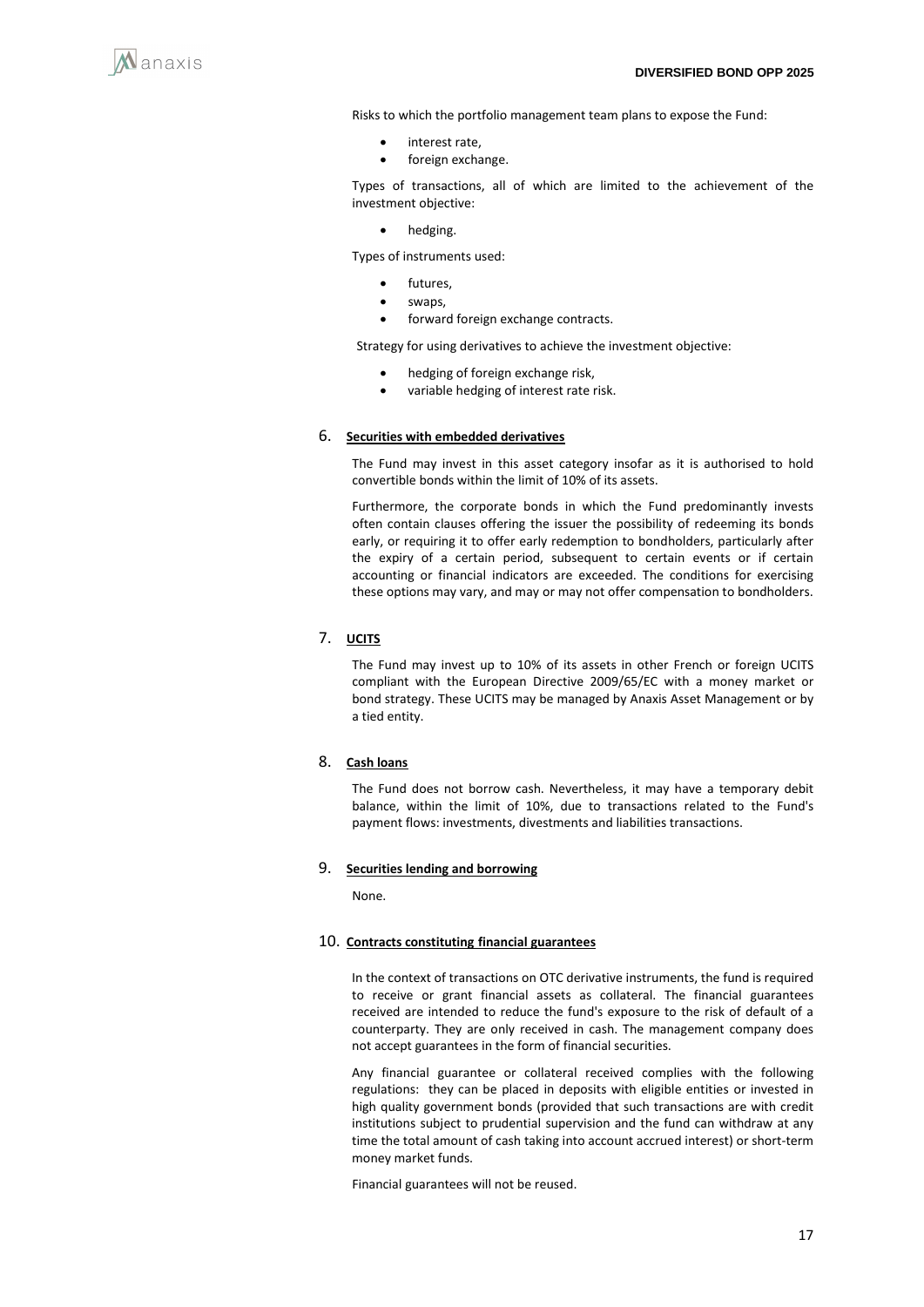

## RISK PROFILE

**Your money will be predominantly invested in financial instruments selected by the portfolio management company. These instruments will be subject to market trends and developments.**

## A. MAIN RISKS

**Capital risk**. The fund does not offer any guarantee or protection. There is a risk that subscribers will not recover all of their initially invested capital.

**Credit risk**. This is the potential risk that the issuer's rating will be downgraded, which may lead to a decrease in the price of the security and thus the fund's net asset value (NAV). Furthermore, subscribers should note that investments in lowrated or unrated securities generate higher credit risk.

**Interest rate risk**. When interest rates rise, bond prices fall. These fluctuations can lead to a decrease in the fund's NAV. The portfolio's sensitivity may vary within a range of 0 to 7.

**Risk linked to discretionary portfolio management**. As the fund is managed on a discretionary basis, there is a risk that the portfolio management team will not select the top-performing securities. Consequently, the fund may underperform its investment objective and the investment choices made may lead to a decrease in the fund's NAV.

**Risk linked to derivatives**. The use of derivatives may lead to specific losses, e.g. due to inappropriate hedging in certain market circumstances. Such losses may lead to a decrease in the fund's NAV.

**Counterparty risk**. This risk arises from the use of financial contracts negotiated over the counter with market counterparties. These transactions expose the fund to the risk of default by one or more counterparties and may lead to a decrease in the fund's NAV.

**Risk linked to emerging countries**. The fund may invest up to 67% of its net assets in emerging markets. Such markets may experience sharp price variations; in addition, their operating and supervisory conditions may differ from the standards prevailing on the major international markets.

**Sustainability risk.** A sustainability risk is defined as an environmental, social or governance event or situation that, if it occurs, could have a negative impact on the value of the investment, for example because of any of the following: (1) lower revenues, (2) higher costs, (3) physical damage or depreciation in asset value, (4) higher cost of capital, (5) fines or convictions, (6) image damage. Some risks, particularly those associated with global warming, are likely to increase over time.

## B. ANCILLARY RISKS

**Foreign exchange risk**. Up to 100% of the fund's assets may be invested in securities denominated in currencies other than the fund's reference currency (the euro). In addition, the fund offers unit categories denominated in US dollar or Swiss franc. The associated foreign exchange risk is kept below 5% by means of appropriate hedging transactions. However, the residual currency risk exposure may lead to a decrease in the fund's NAV.

**Equity risk**. Up to 10% of the fund's net assets may be exposed to the equity market. This limit is defined as the sum of direct and indirect exposures via convertible bonds or UCITS. The fund's NAV will decrease if this market declines.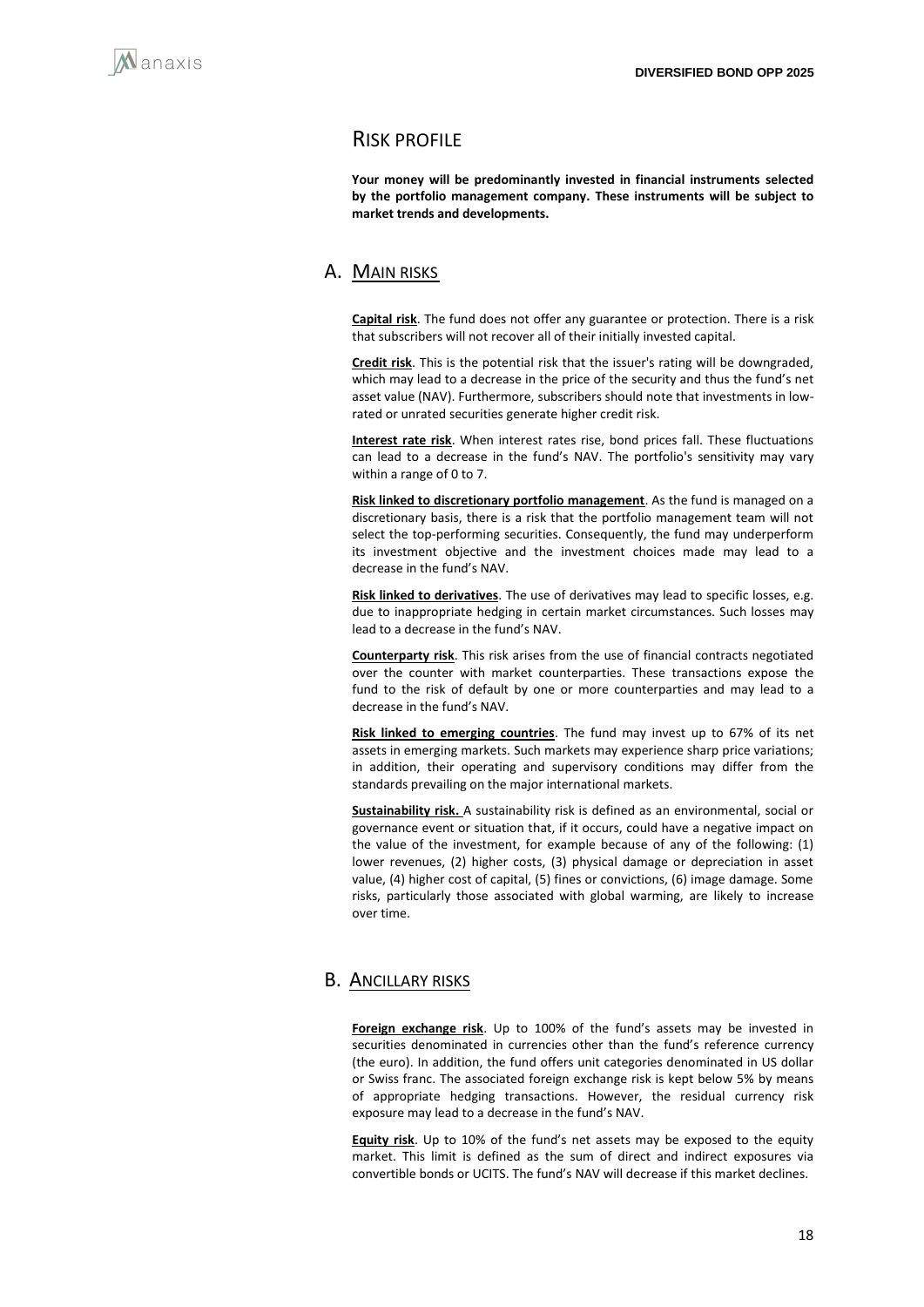

**Risk associated with holding convertible bonds**. Up to 10% of the fund's net assets may be exposed to the convertible bond market. The value of convertible bonds depends on several factors such as interest rate levels, changes in prices of underlying securities and changes in prices of embedded derivatives. These various factors can lead to a decrease in the fund's NAV.

**Risk linked to investments in UCITS**. Up to 10% of the fund's net assets may be invested in other UCITS. The liquidity and capital risks associated with such potential investments may lead to a decrease in the fund's NAV.

**Inflation risk**. The fund may be exposed to inflation risk, i.e. a widespread increase in prices.

**Liquidity risk**. Under very difficult market conditions, the fund may, due to an exceptionally high volume of redemption requests or due to other exceptional circumstances, be unable to honour redemption requests according to the conditions indicated below. In such case, the portfolio management company may, in accordance with the fund's Rules and in the investors' best interest, suspend redemptions or extend the settlement period

- Guarantee or protection: None.
- **Eligible subscribers and typical investor profile:**

The units offered are available to all subscribers.

Eligible subscribers are those seeking to invest in the US corporate bond market to target a net annualised return higher than that of sovereign bonds with very low credit risk

The recommended investment period runs until 31 December 2025.

The amount that is reasonable to invest in this Fund depends on each investor's personal situation. To determine their personal situation, investors should consider their personal assets, regulations, current needs over the recommended investment period, as well as their risk appetite or risk aversion. Investors are strongly advised to sufficiently diversify their investments so as to avoid exposing them exclusively to the risks incurred by this Fund.

#### ■ **Conditions for determining and distributing income**:

Net income for the financial year is determined in accordance with regulatory provisions and with the Fund's accounting principles.

Net income is distributed between the unit categories in proportion to their share of total net assets; however, an adjustment is made in order to assign foreign exchange hedging transactions exclusively to the relevant unit categories.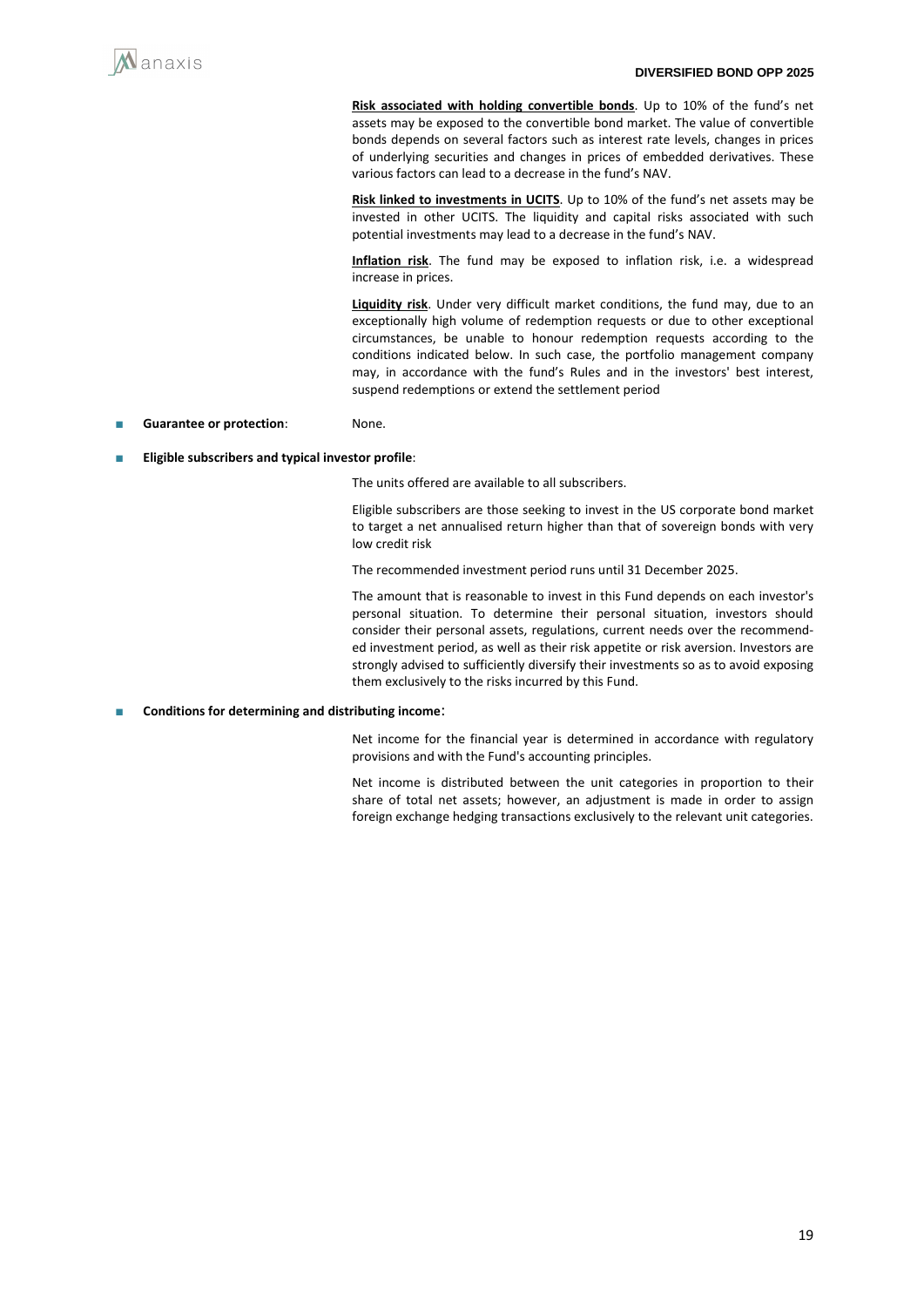

Amounts available for distribution are determined by:

- 1. The net income plus retained earnings, and plus or minus the balance of the income accrual.
- 2. The realised gains minus the realised losses for the financial year (both net of costs), plus net gains of the same nature for the previous financial years that have not been distributed or capitalised, plus or minus the balance of adjustments of gain/loss.

For E1, I1, U1, S1, J1 and K1 units, gains are capitalised.

For E2, I2 and J2 units, amounts actually distributed are determined each year by the portfolio management company.

■ **Frequency of distribution**: Annual for relevant units.

#### ■ **Unit features :**

|                  | <b>Distribution of</b><br>earnings:                  |            |           |                              |                                        |                             |
|------------------|------------------------------------------------------|------------|-----------|------------------------------|----------------------------------------|-----------------------------|
| <b>ISIN</b> code | Net income:<br>Distribution and/or<br>Capitalisation | Currency   | Frequency | <b>Initial unit</b><br>value | <b>Minimum initial</b><br>subscription | <b>Fractional units</b>     |
|                  | Net realised capital<br>gains: Capitalisation        |            |           |                              |                                        |                             |
| FR0013330719     | Accumulation                                         | <b>EUR</b> | Daily     | <b>EUR 100</b>               | One unit                               | Ten-thousandths of<br>units |
| FR0013330727     | Accumulation<br>and/or distribution                  | <b>EUR</b> | Daily     | <b>EUR 100</b>               | One unit                               | Ten-thousandths of<br>units |
| FR0013330750     | Accumulation                                         | <b>EUR</b> | Daily     | <b>EUR 100</b>               | EUR 500 000                            | Ten-thousandths of<br>units |
| FR0013330768     | Accumulation<br>and/or distribution                  | <b>EUR</b> | Daily     | <b>EUR 100</b>               | EUR 500 000                            | Ten-thousandths of<br>units |
| FR0013330735     | Accumulation                                         | <b>USD</b> | Daily     | <b>USD 100</b>               | One unit                               | Ten-thousandths of<br>units |
| FR0013330776     | Accumulation                                         | <b>USD</b> | Daily     | <b>USD 100</b>               | USD 500 000                            | Ten-thousandths of<br>units |
| FR0014005ZN3     | Accumulation<br>and/or distribution                  | <b>USD</b> | Daily     | <b>USD 100</b>               | USD 500 000                            | Ten-thousandths of<br>units |
| FR0013330743     | Accumulation                                         | <b>CHF</b> | Daily     | <b>CHF 100</b>               | One unit                               | Ten-thousandths of<br>units |
| FR0013330784     | Accumulation                                         | <b>CHF</b> | Daily     | <b>CHF 100</b>               | CHF 500 000                            | Ten-thousandths of<br>units |
|                  |                                                      |            |           |                              |                                        |                             |

The management company, employees of the management company and the employees of companies affiliated to the management company are exempted from the minimum initial subscription.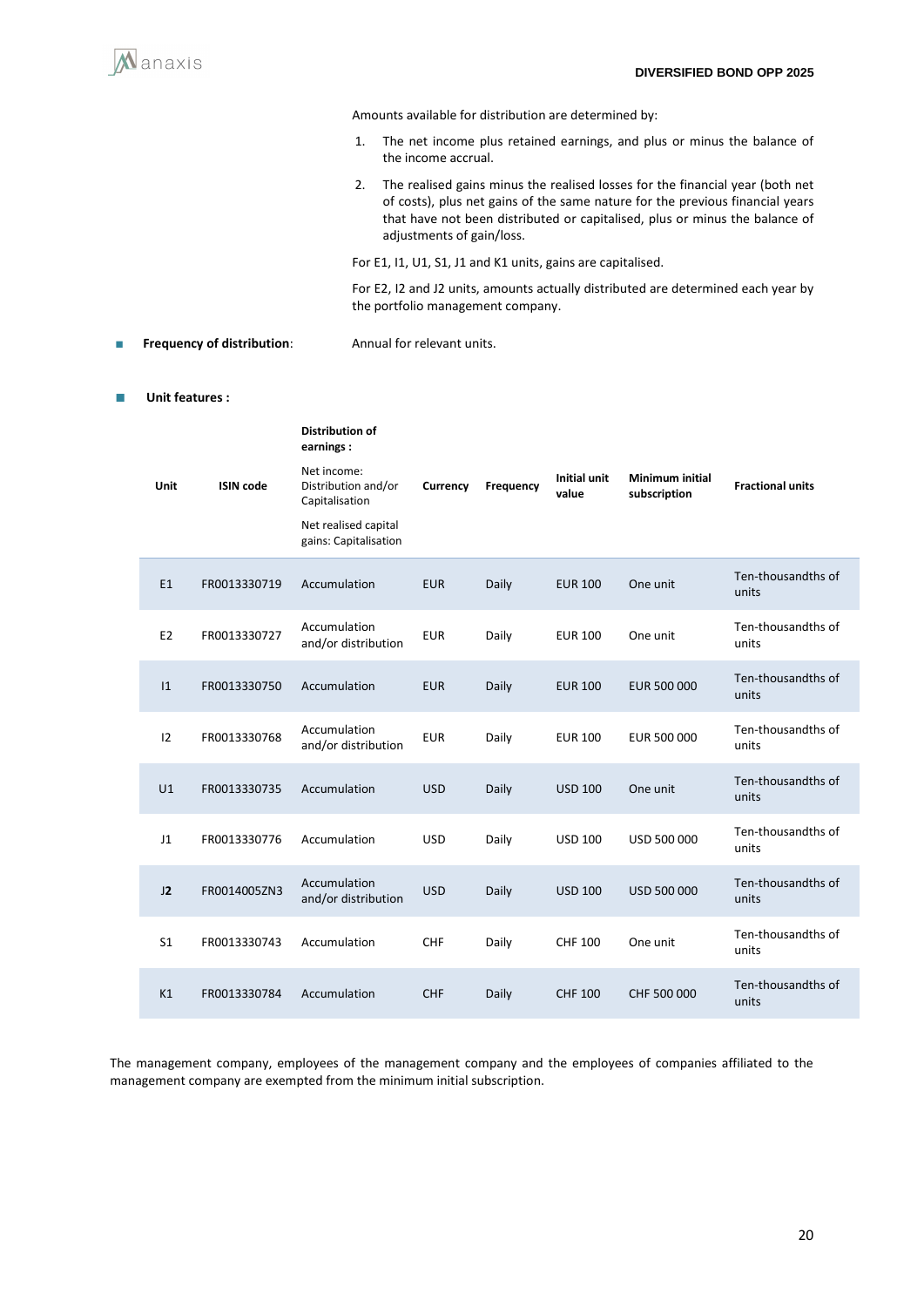

#### ■ **Terms of subscription and redemption**:

#### Central processing of orders

Subscription and redemption orders are received and centrally processed by 12.00 p.m. by BNP Paribas Securities Services and are executed on the basis of the next day's NAV, i.e. at an unknown price.

#### Institution in charge of receiving orders

BNP Paribas Securities Services, Grands Moulins de Pantin, 9, rue du Débarcadère, 93500 Pantin, France

#### Orders form

Subscription orders are accepted in quantity or amount.

Redemption orders are only accepted in quantity (number of units).

#### Fractions of units

Ten-thousandths of one unit.

#### Terms of settlement-delivery

Orders are executed in accordance with the table below:

| $D-1$                                                                          | $D-1$                                                                               | D: Day of the<br>calculation of the<br><b>NAV</b> | D+1                                   | $D+3$                               | $D+3$                             |
|--------------------------------------------------------------------------------|-------------------------------------------------------------------------------------|---------------------------------------------------|---------------------------------------|-------------------------------------|-----------------------------------|
| Subscription orders<br>are received and<br>centrally processed<br>by 12.00 p.m | <b>Redemption orders</b><br>are received and<br>centrally processed<br>by 12.00 p.m | Execution of the<br>order on D                    | Publication of the Net<br>Asset Value | Subscription<br>Settlement-Delivery | Redemption<br>Settlement-Delivery |

#### Conditions for switching from one unit category to another, round trip

For subscriptions carried out by unitholders having submitted a redemption request recorded at the NAV on the same day and involving the same number of units (in another unit category or in the same unit category as the subscription), no entry or redemption fees will be charged provided that the minimum amounts per transaction are observed.

Switching from one unit category to another is considered from a tax standpoint to be a redemption followed by a new subscription. The same is true for a round trip within the same unit category.

#### Date and frequency of NAV calculation

Daily. NAVs are calculated every day, with the exception of legal holidays in France and days on which the markets are closed (according to the official NYSE Euronext calendar for Paris).

#### Place and conditions of publication or transmission of NAVs

The NAVs of the Fund's different unit categories can be obtained from Anaxis Asset Management, 9, rue Scribe, 75009 Paris, France, and online at www.anaxiscapital.com.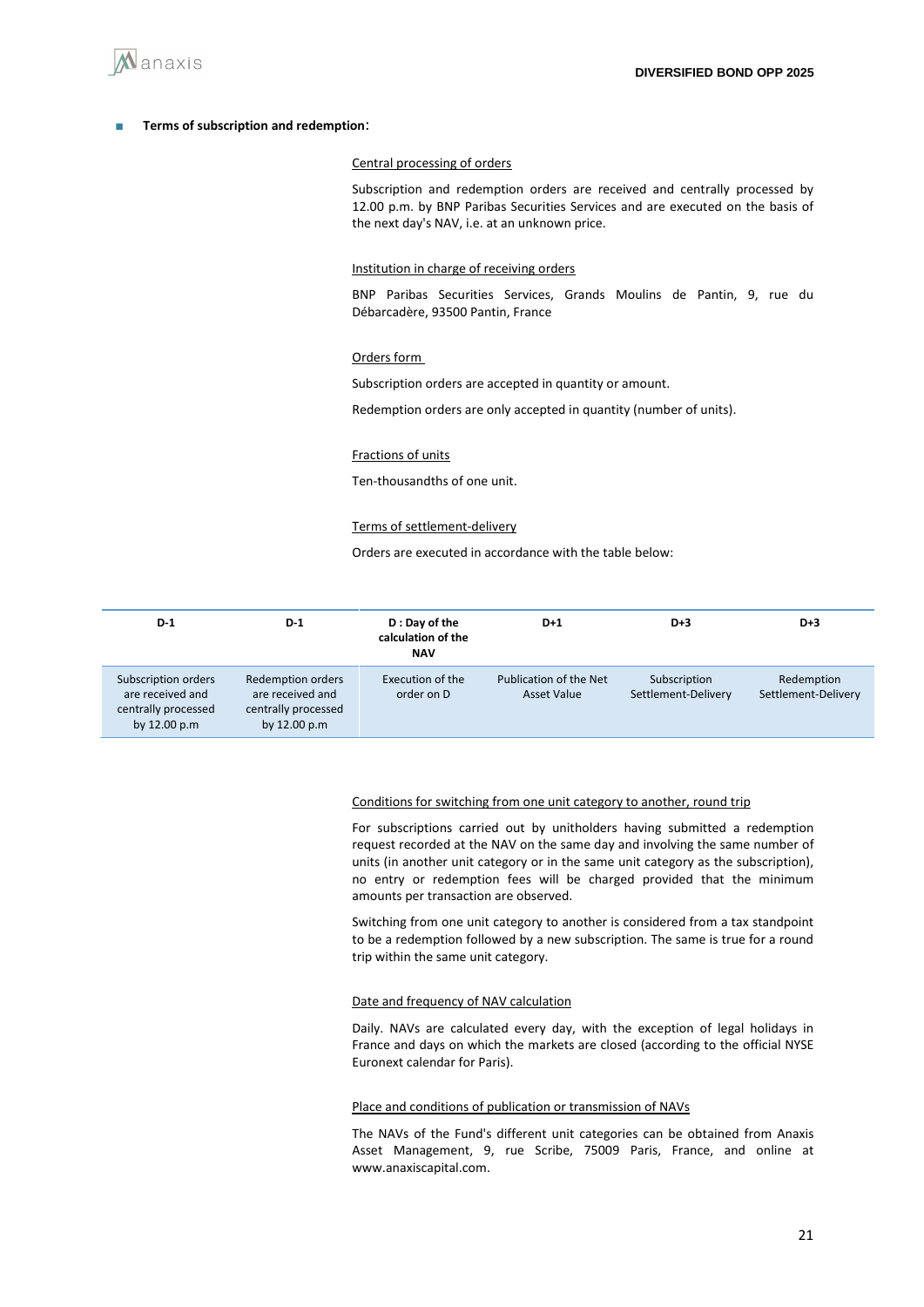## 3. Charges

### ■ **Fees and commissions**: Subscription and redemption fees Subscription and redemption fees increase the subscription price paid by investors and decrease the redemption price. Fees paid to the Fund are used to offset the Fund's expenses in investing or divesting the assets under management. Fees not paid to the Fund go to the portfolio management

company, the promoter, etc.

| Fees charged to investors upon<br>subscription and redemption | Base                            | Rate             |
|---------------------------------------------------------------|---------------------------------|------------------|
| Subscription fee not paid to the Fund                         | <b>NAV</b><br>x number of units | 2% maximum       |
| Subscription fee paid to the Fund                             | <b>NAV</b><br>x number of units | None             |
| Redemption fee not paid to the Fund                           | <b>NAV</b><br>x number of units | $0.80\%$ maximum |
| Redemption fee paid to the Fund                               | <b>NAV</b><br>x number of units | 0.20%            |

#### Clarifications on the subscription fee

The subscription fee is 2% maximum. It will be used to pay for the Fund's distribution and may be paid back to third-party distributors depending on the agreements signed.

#### Operating and management fees

Operating and management fees cover all expenses invoiced directly to the Fund, with the exception of transaction fees. Transaction fees include intermediation fees (brokerage, stock market tax, etc.) and the account activity fee, where applicable, that may be charged by the custodian and the portfolio management company.

#### Other fees

The following may be charged in addition to operating and management fees:

- Incentive fees. Incentive fees may be awarded to the portfolio management company when the Fund exceeds its targets. They are charged to the Fund. This particular fund, however, does not charge any incentive fee.
- Account activity fees charged to the Fund.
- A share of the income earned from securities lending and borrowing transactions. However, the fund does not carry out such transactions, nor any equivalent or similar transactions under foreign law.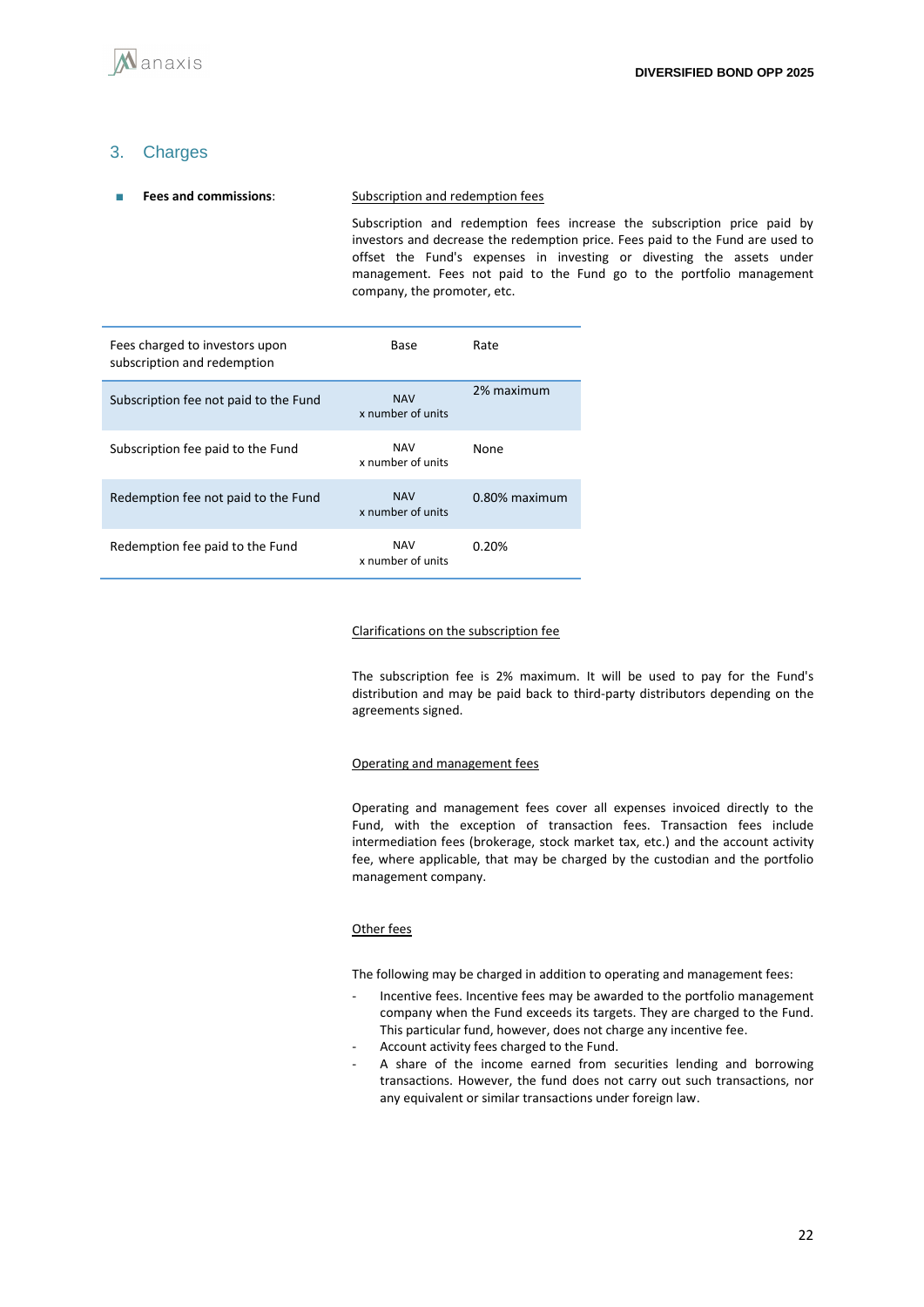

|   | Fees charged to the fund                                | Base                           | Rate                                                                                                        |
|---|---------------------------------------------------------|--------------------------------|-------------------------------------------------------------------------------------------------------------|
| 1 | Portfolio management fees                               | Net assets                     | E1, E2, U1 and S1 units: $1.20\%$ maximum incl. tax<br>11, 12, J1, J2 and K1 units: 0.70% maximum incl. tax |
| 2 | External management fees                                | Net assets                     | <b>0.20%</b> maximum incl. tax, with any surplus covered<br>by the portfolio management company             |
| 3 | Max. indirect fees (management<br>fees and commissions) | Net assets                     | The fund does not invest more than 10% of its assets<br>in other UCITS                                      |
| 4 | Account activity fee                                    | Charged on each<br>transaction | - Transactions: max. €60 incl. tax<br>- Securities transactions: none                                       |
| 5 | Incentive fee                                           | Net assets                     | <b>None</b>                                                                                                 |

#### Clarifications on fees external to the portfolio management company

Other on-going fees include fees charged for depositary services, custody of assets, centralisation of orders, transfer agency, delegation of administrative and accounting management, statutory audit, regulatory representation, regulatory registrations, etc.

The fund might not inform unitholders individually – nor offer them the option to redeem their units free of charges – in the event of an increase in management fees external to the portfolio management company less than or equal to 10 basis points per calendar year; in such case unitholders may be informed by any means (e.g. on the website of the portfolio management company, in the brochure of the UCITS). Such information should be published before the increase comes into effect.

#### Research

Anaxis AM acquires a research service only if it is necessary to make a decision in the best interest of the fund. Before acquiring the research service, managers and/or analysts verify its relevance, justify their request, and evaluate the reasonableness of this service. The application is reviewed by the RCCI. The budget is allocated to distribute the cost of research equitably among the different funds. In general, funds with similar investment strategies share the same research services. Anaxis Asset management collects research fees in the "separate research account", as available funds. Financial research will be charged to the fund.

#### Intermediary selection procedure

The team chooses intermediaries from a mandatory list of intermediaries approved by the portfolio management company in line with its internal procedures. This list is established on the basis of objective criteria, including in particular quality of service provided and pricing conditions.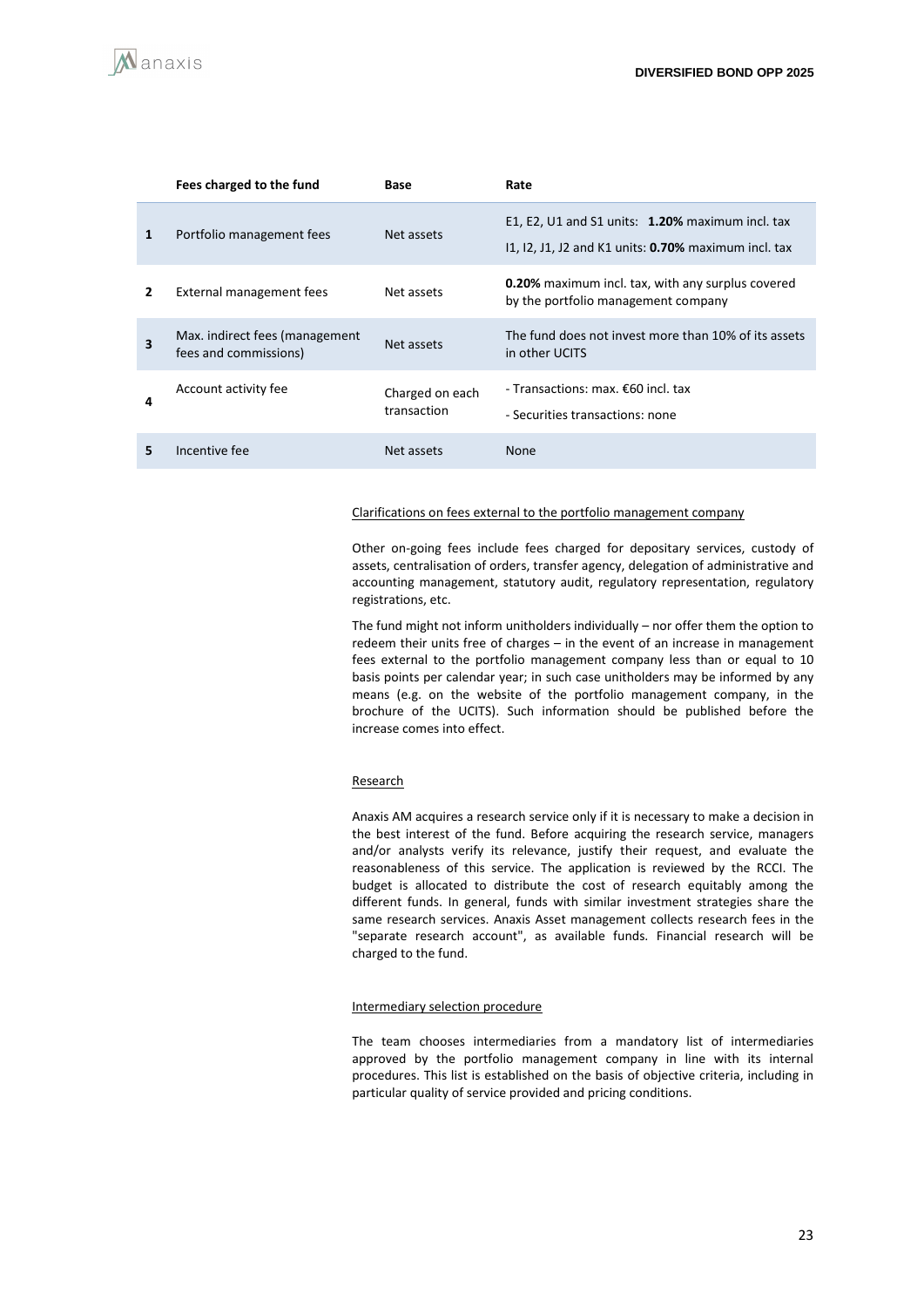

# <span id="page-23-0"></span>Part D - Sales information

| П | <b>Distribution or earnings</b>            |   | BNP Paribas Securities Services is responsible for the annual distribution of<br>earnings, where applicable. Payment of amounts available for distribution will be<br>made within a maximum period of five months following the end of the financial<br>year.                                                                                                                                                                                                                                                                                             |  |  |
|---|--------------------------------------------|---|-----------------------------------------------------------------------------------------------------------------------------------------------------------------------------------------------------------------------------------------------------------------------------------------------------------------------------------------------------------------------------------------------------------------------------------------------------------------------------------------------------------------------------------------------------------|--|--|
|   | <b>Subscription and redemption orders:</b> |   |                                                                                                                                                                                                                                                                                                                                                                                                                                                                                                                                                           |  |  |
|   |                                            |   | Subscription and redemption orders are received and centrally processed by<br>12.00 p.m. by BNP Paribas Securities Services and are executed on the basis of<br>the following day's NAV, i.e. at an unknown price.                                                                                                                                                                                                                                                                                                                                        |  |  |
| П | <b>Information documents</b>               |   | Unitholders can obtain the latest annual and periodic reports within one week of<br>submitting a written request to: Anaxis Asset Management; 9, rue Scribe, 75009<br>Paris, France; Tel: +33 (0)9 73 87 13 20; Fax: +33 (0)1 42 65 80 46.                                                                                                                                                                                                                                                                                                                |  |  |
|   | <b>ESG</b> criteria                        | ÷ | The investment strategy includes social, environmental or governance (ESG)<br>criteria. Information on this subject is provided in the fund's annual report and<br>online at www.anaxis-am.fr.                                                                                                                                                                                                                                                                                                                                                            |  |  |
|   | <b>Remuneration policy</b>                 |   | The remuneration policy of Anaxis Asset Management aims at (i) promoting a<br>sound and efficient management of risks, and (ii) avoiding the emergence of<br>conflicts of interest. This policy applies to all employees. It is reassessed annually.<br>Up-to-date details of the remuneration policy, including methods for calculating<br>fixed and variable compensations, are available on the company's website at<br>www.anaxis-am.fr. A paper or electronic copy of the remuneration policy will be<br>made available free of charge upon request. |  |  |
|   | <b>Additional information</b>              |   | Any additional information can be obtained from:                                                                                                                                                                                                                                                                                                                                                                                                                                                                                                          |  |  |
|   |                                            |   | Anaxis Asset Management<br>9, rue Scribe, 75009 Paris, France<br>Tel: +33 (0)9 73 87 13 20; Fax: +33 (0)1 42 65 80 46.                                                                                                                                                                                                                                                                                                                                                                                                                                    |  |  |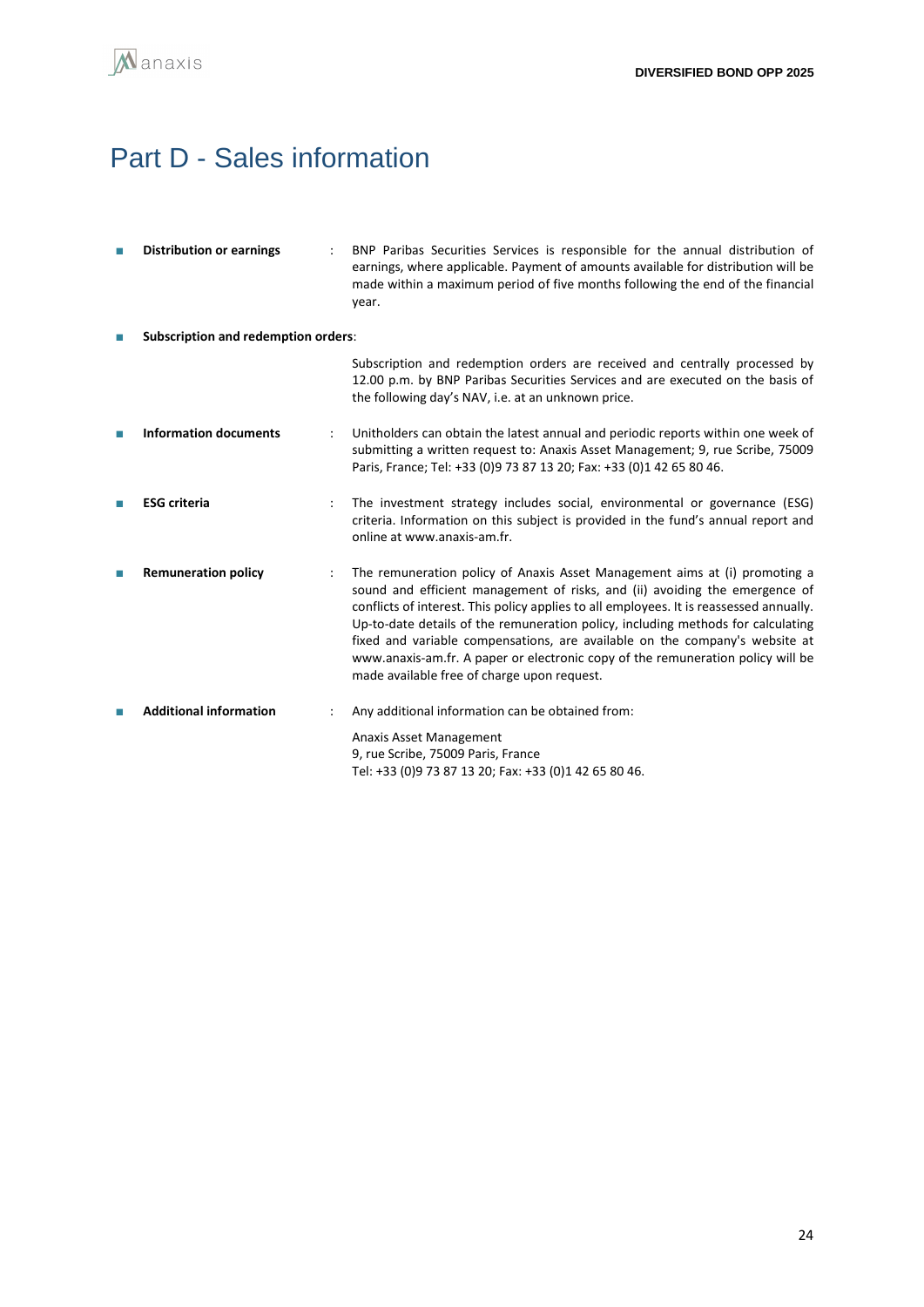# <span id="page-24-0"></span>Part E - Investment rules

The Fund is subject to investment rules applicable to UCITS subject to European Directive 2009/65/EC. These investment rules are referred to in the French Monetary and Financial Code. Amendments to the French Monetary and Financial Code will be applied in accordance with applicable laws and regulations.

Subscribers should note that Point IV of Article R.214-21 of the French Monetary and Financial Code exempts the Fund from the 5%-10%-40% rule referred to in Points I and II of Article R.214-21 of the same Code. In particular, the Fund may invest up to 35% of its assets in securities issued by a given entity if said securities are issued or guaranteed by an OECD Member State, by a local authority of an EU Member State or of a State party to the European Economic Area agreement, or by an international public agency to which one or more EU member states or States party to the European Economic Area agreement belong, or if the securities are issued by CADES (Caisse d'amortissement de la dette sociale).

# <span id="page-24-1"></span>Part F - Overall risk

The method used to calculate the overall risk (including exposure via forward financial instruments) is the commitment calculation method.

# <span id="page-24-2"></span>Part G **–** Asset valuation rules

The annual financial statements are presented in the format provided for by ANC (French Accounting Regulation Committee) Regulation No. 2014-01 of 14 January 2014 on the accounting principles applicable to UCITS.

#### 1. Asset valuation rules

The Fund complies with the accounting rules set forth by the regulations in force, including in particular the accounting principles applicable to UCITS. The portfolio's value is determined on each NAV calculation date and on the balance sheet date, in accordance with the rules given below. The terms of application are explained in the notes to the annual financial statements. The valuation is based on closing prices.

Transferable securities traded on a regulated market are valued at the closing price on the reference market. Where there is a bid-ask price range, particularly in the case of corporate bonds comprising a significant portion of the Fund's allocation, the price used will be the average of these two prices (valuation at the mid price).

Negotiable debt securities and similar securities that are not subject to significant transactions are valued according to an actuarial method using the interest rate of equivalent or similar securities and adjusted, where applicable, for a gap representative of the features of the security being valued.

However, in the absence of specific sensitivity, negotiable debt securities with a residual lifespan of less than three months are valued using the straight-line method: the premium/discount is amortised over the remaining number of days to maturity. If they are acquired less than three months prior to maturity, the interest and premium/discount are calculated using the straight-line method.

UCITS and other investment funds are valued either at the last known NAV or at the last known quoted price on the valuation date.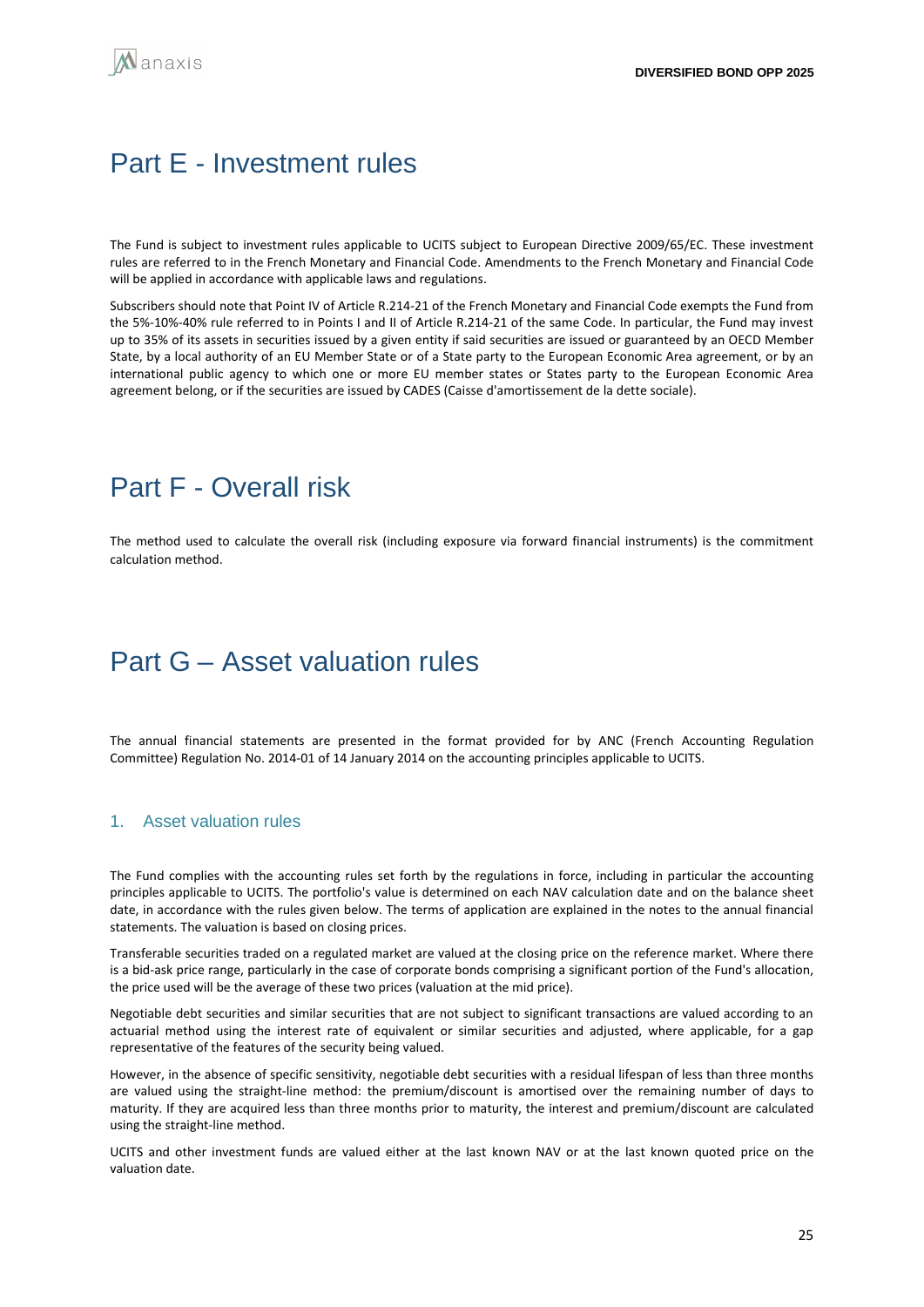

For deposits and borrowings, the amount of the commitment earns interest in accordance with the contractual terms and conditions.

Forward financial instruments traded on a regulated market are valued on the basis of settlement prices on the valuation date for futures and on the basis of closing prices on the valuation date for options.

Forward financial instruments traded over the counter are marked to market according to the conditions set forth by the portfolio management company and presented in the notes to the annual financial statements.

Financial instruments whose prices are not observed on the valuation date or whose prices have been corrected are valued at their probable trading value under the responsibility of the portfolio management company. These valuations and their justification are transmitted to the statutory auditor when it conducts its controls.

## 2. Accounting recognition

| $\mathcal{L}_{\mathcal{A}}$ | Currency                | The Fund has opted for the euro as its accounting currency.                     |
|-----------------------------|-------------------------|---------------------------------------------------------------------------------|
| <b>COL</b>                  | <b>Transaction fees</b> | Transaction fees are recognised excluding expenses.                             |
|                             | <b>Fixed income</b>     | Fixed income is recognised using the redeemed coupon method.                    |
|                             | Interest                | Interest accrued on the weekend is recognised on the basis of the previous NAV. |

# Part H - Remuneration

The remuneration policy of the Management Company is compatible with sound and efficient risk management and does not encourage risk-taking that would be incompatible with the risk profiles, the regulations or the constitutional documents of the UCITS that the Management Company manages. The remuneration policy is consistent with the business strategy, objectives, values and interests of the Management Company and the UCITS it manages and those of the investors in these UCITS and includes measures to avoid conflicts of interest.

The Management Company's staff receives a remuneration comprising a fixed and a variable component, duly balanced, subject to annual review and based on individual or collective performance. The principles of the remuneration policy are reviewed on a regular basis and adapted to regulatory developments. Details of the remuneration policy are available on the following website: www.anaxiscapital.com or free of charge from the management company on request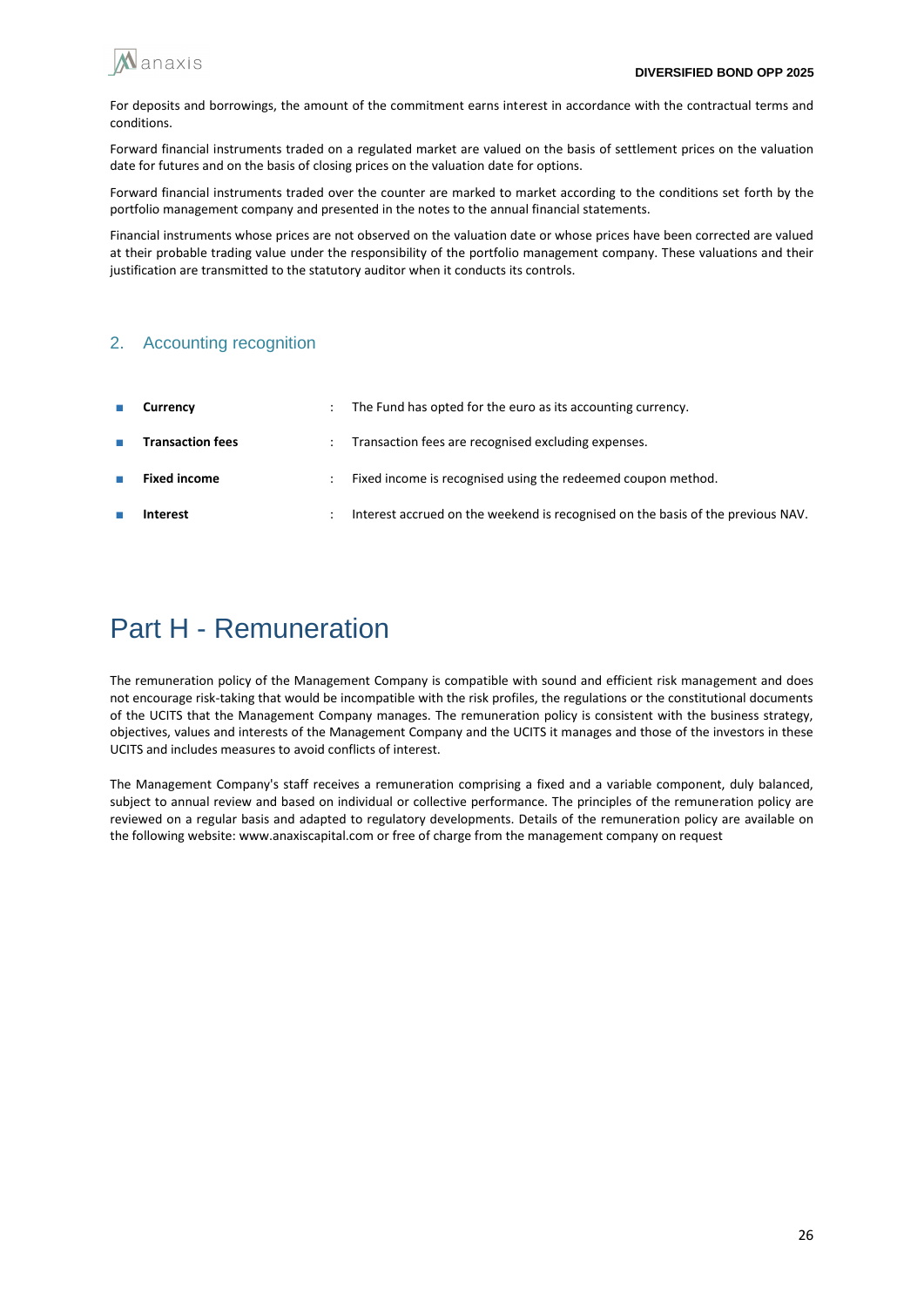# FUND RULES

# <span id="page-26-0"></span>DIVERSIFIED BOND OPP. 2025

## Section 1 –Assets and units

## Article 1 - Co-ownership units

Co-ownership rights are expressed in units, with each unit corresponding to the same fraction of the Fund's assets. Each unitholder enjoys co-ownership of the Fund's assets in proportion to the number of units held.

The term of the Fund is 99 years as from its incorporation, except in the event of early winding-up or extension, as provided for in these Fund Rules.

#### **Unit categories**

The features of the different unit categories and their terms of eligibility are set forth in the Fund Prospectus.

The different unit categories may:

- be subject to different distribution of earnings schemes (distribution or capitalisation);
- be denominated in different currencies:
- incur different management fees:
- incur different subscription and redemption fees;
- have a different nominal value:
- be systematically subject to partial or full risk hedging, as defined in the prospectus. Hedges are carried out via financial instruments aimed at minimising the impact of hedging transactions on the Fund's other unit categories;
- be reserved for one or more promotion networks.

#### **Combination or division of units**

The Fund may combine or divide units.

#### **Fractional units**

Units may be divided into ten-thousandths of one unit (referred to as fractional units) at the discretion of the portfolio management company's Management Committee.

The provisions of the Fund Rules governing the issuance and redemption of units are also applicable to fractional units, whose value will always be proportionate to the value of the unit they represent. All other provisions of the Fund Rules pertaining to units apply to fractional units without it being necessary to specify this, unless otherwise indicated.

Finally, the portfolio management company's Management Committee may, at its own discretion, divide units by creating new units that are allocated to unitholders in exchange for their old units.

## Article 2 - Minimum amount of assets

Units may not be redeemed if the Fund's assets fall below EUR 300,000; where the assets remain below EUR 300,000 for thirty days, the portfolio management company shall take the necessary steps to liquidate the Fund in question, or shall carry out one of the operations referred to in Article 411-16 of the AMF General Regulations (Fund transformation).

#### Article 3 - Issuance and redemption of units

Units may be issued at any time at the unitholders' request, on the basis of their net asset value plus subscription fees, where applicable.

Redemptions and subscriptions are carried out under the terms and conditions defined in the prospectus.

Mutual fund units may be admitted for trading according to the regulations in force.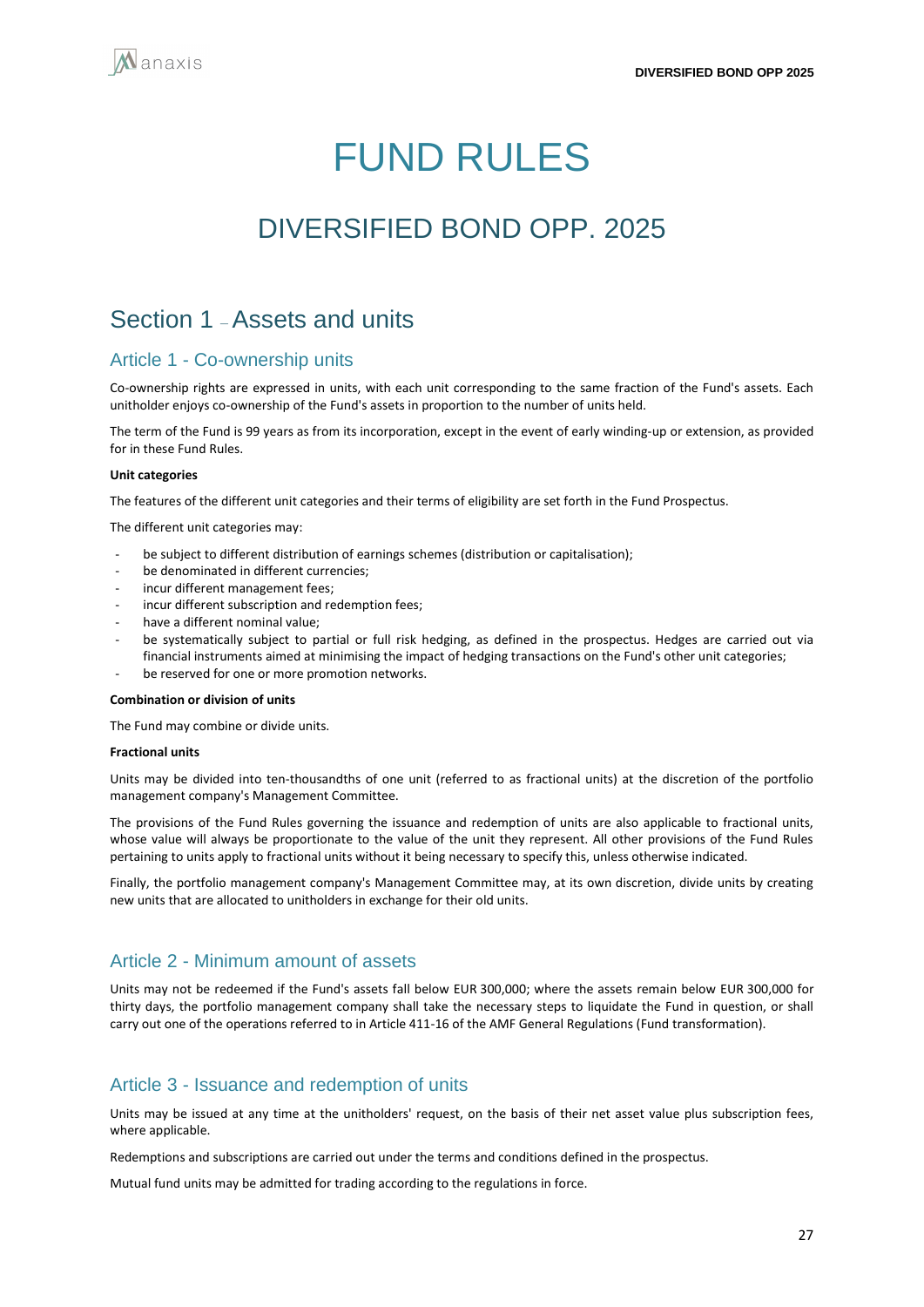

Subscriptions must be fully paid-up on the NAV calculation date. They may be settled in cash and/or financial instruments. The portfolio management company reserves the right to reject any proposed securities and, to this end, has a period of seven days from their date of deposit to render its decision. If approved, the contributed securities are valued according to the rules established in Article 4 and the subscription is carried out on the basis of the first NAV following the approval of the securities in question.

Redemptions may be made in cash.

Redemptions may also be made in securities. If the redemption in securities corresponds to a representative proportion of the assets in the portfolio, then only the written agreement signed by the holder must be obtained by the UCITS or the management company. Where the redemption does not correspond to a representative proportion of the assets in the portfolio, all holders must signify their written agreement authorising the holder to redeem his or her units against certain specific assets, as explicitly defined in the agreement.

However, if due to exceptional circumstances the redemption calls for the prior realisation of some of the assets comprising the Fund, this period may be extended but may not exceed 30 days.

With the exception of inheritance or inter-vivos gifts, the sale or transfer of units between unitholders, or between unitholders and third parties, is deemed to be a redemption followed by a subscription; for third parties, the amount of the sale or transfer must, where applicable, be supplemented by the beneficiary to reach the amount of the minimum initial subscription required by the prospectus.

In accordance with Article L. 214-8-7 of the French Monetary and Financial Code, the redemption of units by the Fund, as well as the issuance of new units, may be temporarily suspended by the portfolio management company when called for by exceptional circumstances and in the unitholders' best interest.

Where the Fund's net assets fall below the amount established by the regulations, no units may be redeemed.

Minimum terms of subscription may be set in accordance with the conditions provided for in the prospectus.

The fund may cease issuing units pursuant to the third paragraph of Article L. 214-8-7 of the Monetary and Financial Code, provisionally or definitively, partially or totally, in objective situations resulting in the closure of subscriptions such as a maximum number of units issued, a maximum amount of assets attained or the expiry of a specified subscription period. The triggering of this tool will be the subject of information by any means of the existing holders concerning its activation, as well as the threshold and the objective situation that led to the decision of partial or total closure. In the case of a partial closure, this information by any means will specifically specify the terms and conditions under which existing holders may continue to subscribe for the duration of such partial closing. Unitholders are also informed by any means of the decision of the UCITS or the management company to either terminate the total or partial closing of subscriptions (when passing under the triggering threshold), or not to put an end to it (in the event of a change of threshold or a change in the objective situation leading to the implementation of this tool). A change in the objective situation invoked or the triggering point of the tool must always be made in the interests of the unitholders. Information by any means specifies the exact reasons for these changes.

## Article 4 - Calculation of net asset value

The net asset value of units is calculated according to the valuation rules presented in the prospectus.

Contributions in kind may only consist of securities or contracts approved to comprise the Fund's assets; they are valued in accordance with the valuation rules applicable to the calculation of the net asset value.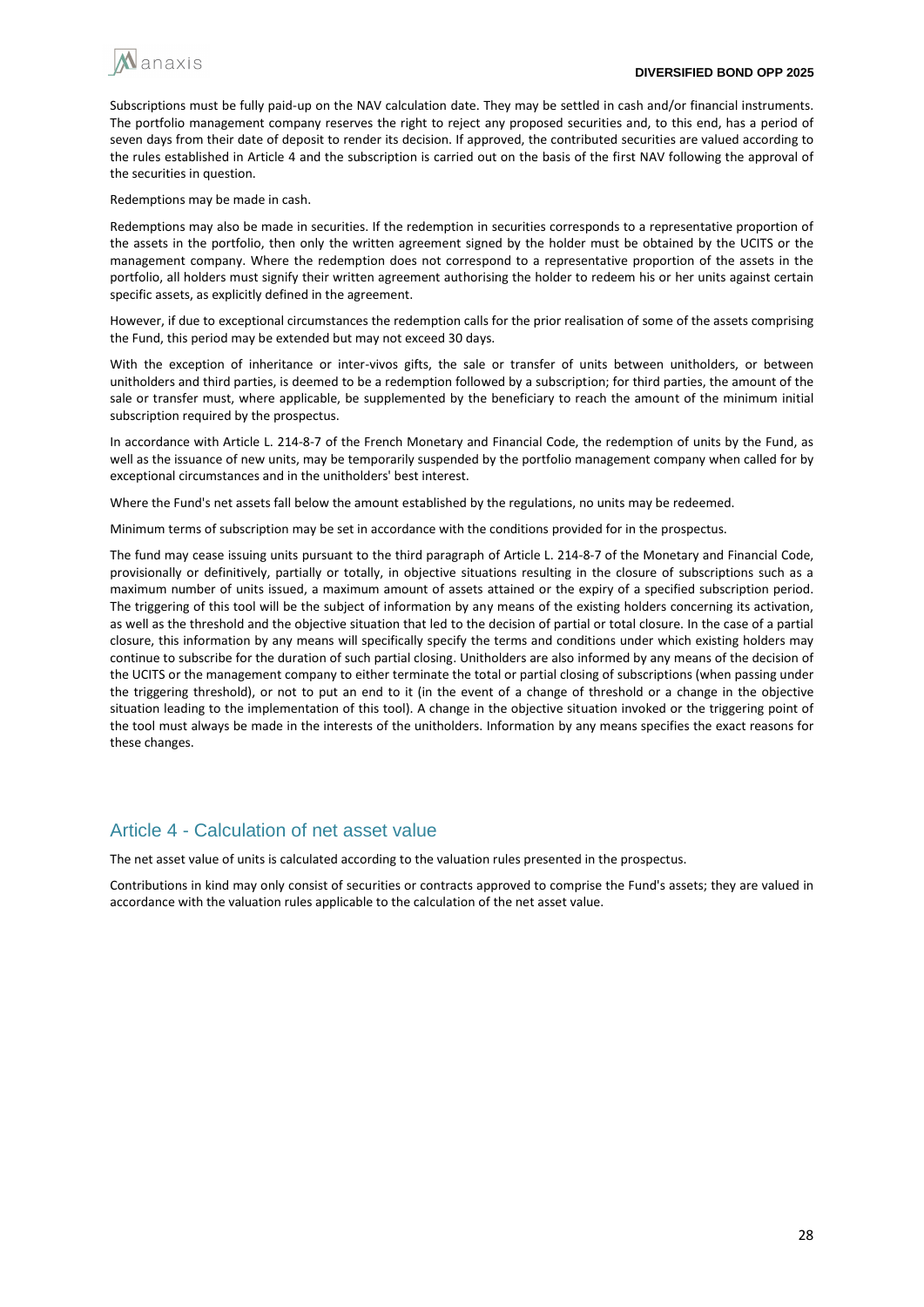## Section 2 – Fund operation

## Article 5a - Portfolio management company

The Fund is managed by the portfolio management company in accordance with the strategy defined for the Fund.

The portfolio management company acts exclusively in the unitholders' interests at all times and is exclusively entitled to exercise the voting rights attached to the securities in the Fund.

## Article 5b - Rules of operation

The instruments and deposits eligible for inclusion in the Fund's assets, as well as the investment rules, are described in the prospectus.

## Article 6 - Custodian

The custodian carries out its duties in accordance with the laws and regulations in force and the duties contractually defined by the portfolio management company. It must also ensure the legitimacy of the decisions taken by the portfolio management company. Where applicable, it must take any provisional measures deemed useful. The custodian notifies the AMF of any dispute with the portfolio management company.

## Article 7 - Statutory auditor

A statutory auditor is designated for six financial years, with the approval of the AMF, by the portfolio management company's governance body.

The statutory auditor certifies the accuracy and fairness of the financial statements.

Its term may be renewed.

The statutory auditor is required to notify the AMF in a timely manner of any event or decision concerning the Fund that comes to its attention in the course of performing its duties which might:

- 1. constitute a breach of the legal or regulatory provisions applicable to the Fund and liable to have significant impacts on its financial situation, income or assets;
- 2. jeopardise the conditions or continuity of its operation;
- 3. lead to the formation of reservations or the refusal to certify the financial statements.

Asset valuations and the determination of exchange rates used in transformation, merger or spin-off transactions are carried out under the statutory auditor's authority.

It assesses any contribution or redemption in kind under its responsibility, except in the context of redemptions in cash for an ETF on the primary market.

It verifies the composition of the Fund's assets and other items prior to publication.

The statutory auditor's fees are agreed upon between the statutory auditor and the portfolio management company's Board of Directors or Executive Board based on an audit plan defining the due diligence reviews deemed necessary.

It attests to situations used as a basis for the distribution of interim dividends.

Its fees are included in management fees.

## Article 8 - Financial statements and management report

At the end of each financial year, the portfolio management company prepares the financial statements and a fund management report for the financial year ended.

The portfolio management company prepares the inventory of the Fund's assets at least once per half-year under the custodian's supervision.

The portfolio management company provides these documents to the unitholders within four months of the end of the financial year and notifies them of the amount of income to which they are entitled: these documents are either transmitted by post at the unitholders' express request or placed at their disposal at the offices of the portfolio management company.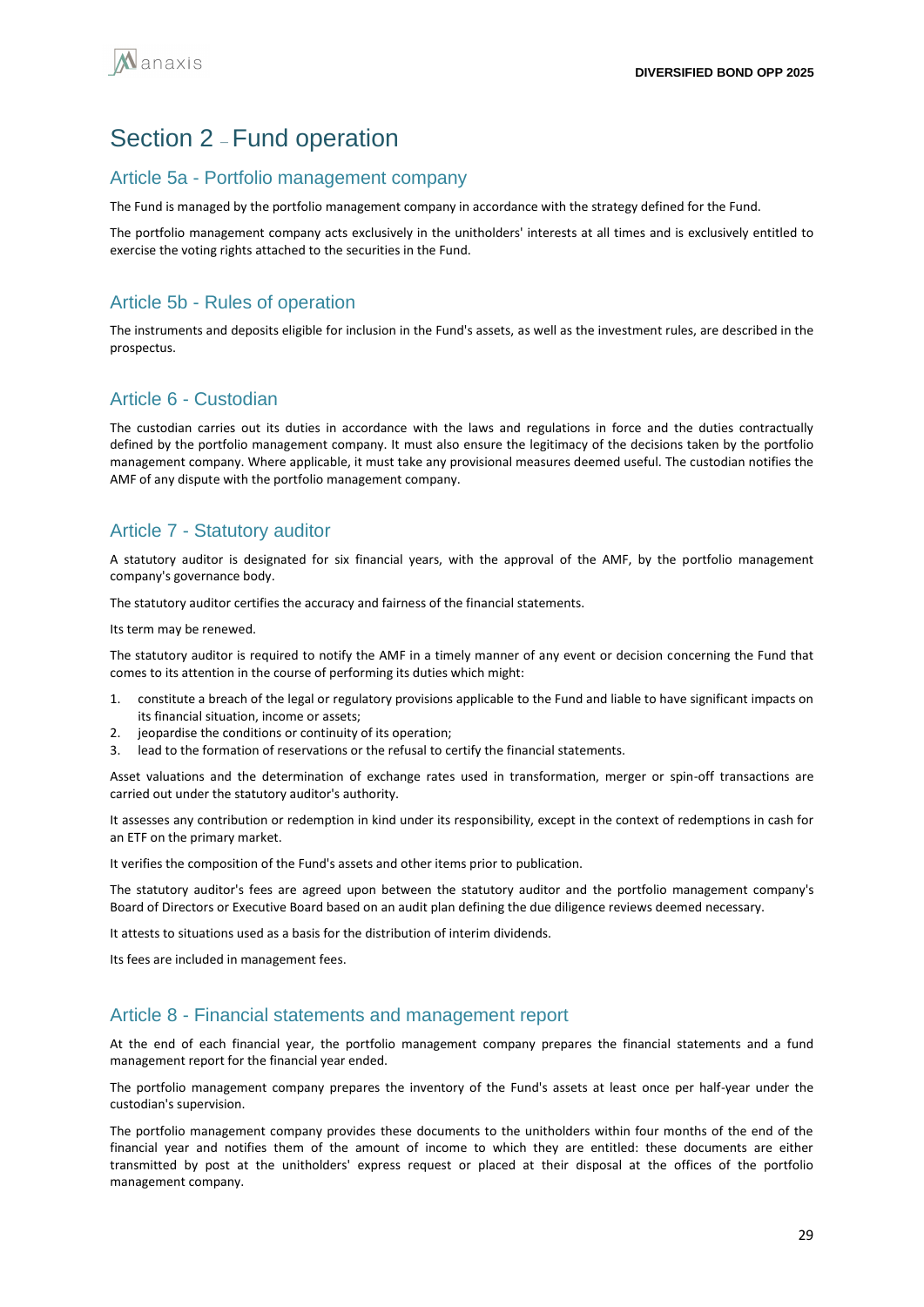

## Section 3 – Conditions for the allocation of amounts available for distribution

## Article 9 **-** Conditions for the allocation of amounts available for distribution

Net income for the financial year is equal to the total interest payments, arrears, dividends, premiums and prizes, directors' fees and any income related to securities comprising the Fund's portfolio, plus income from temporarily available amounts and minus management fees and borrowing costs.

Amounts available for distribution by a Fund are comprised of:

- 1) Net income plus retaining earnings and plus or minus the balance of the income accrual account;
- 2) Capital gains generated, net of fees, minus capital losses generated, net of fees, during the financial year, plus similar net capital gains generated during previous financial years that were not subject to distribution or capitalisation, plus or minus the balance of the capital gains accrual account.

The amounts mentioned in 1) and 2) above may be distributed in part or in whole, independently of one another. Payment of amounts available for distribution are made within a maximum period of five months following the end of the financial year.

The portfolio management company decides on the distribution of earnings.

# Section 4 – Mergers, spin-offs, winding-up, liquidation

## Article 10 - Mergers - Spin-offs

The portfolio management company may either contribute some or all of the Fund's assets to another Fund, or split the Fund into two or more other mutual funds.

Such mergers or spin-offs may only be carried out after the unitholders have been duly notified.

They give rise to the issuance of a new certificate attesting to the number of units held by each unitholder.

## Article 11 - Winding-up - Extension

If the Fund's assets remain below the amount established in Article 2 herein for thirty days, the portfolio management company notifies the AMF and proceeds to wind up the Fund, unless it is merged with another fund.

The portfolio management company may wind up the Fund early; in such case it notifies the unitholders of its decision and, as from this date, no more subscription or redemption requests are accepted.

The portfolio management company also winds up the Fund in the event all of its units are redeemed, or if the custodian resigns from its duties, where no other custodian has been designated, or upon the expiry of the Fund, unless its term is extended.

The portfolio management company notifies the AMF by post of the date and winding-up procedure selected. It then submits the statutory auditor's report to the AMF.

The term of the Fund may be extended by the portfolio management company, in agreement with the custodian. Its decision must be taken at least 3 months prior to the projected expiry of the Fund, and both the AMF and the unitholders must be duly notified.

## Article 12 - Liquidation

If the Fund is wound up, the portfolio management company assumes the role of liquidator; failing that, the liquidator is designated by the court at the request of any interested party. To this end, the liquidator is invested with the broadest powers to realise the Fund's assets, pay any creditors and divide up the available balance between the unitholders, in cash or securities.

The statutory auditor and the custodian continue to exercise their duties until the liquidation is complete.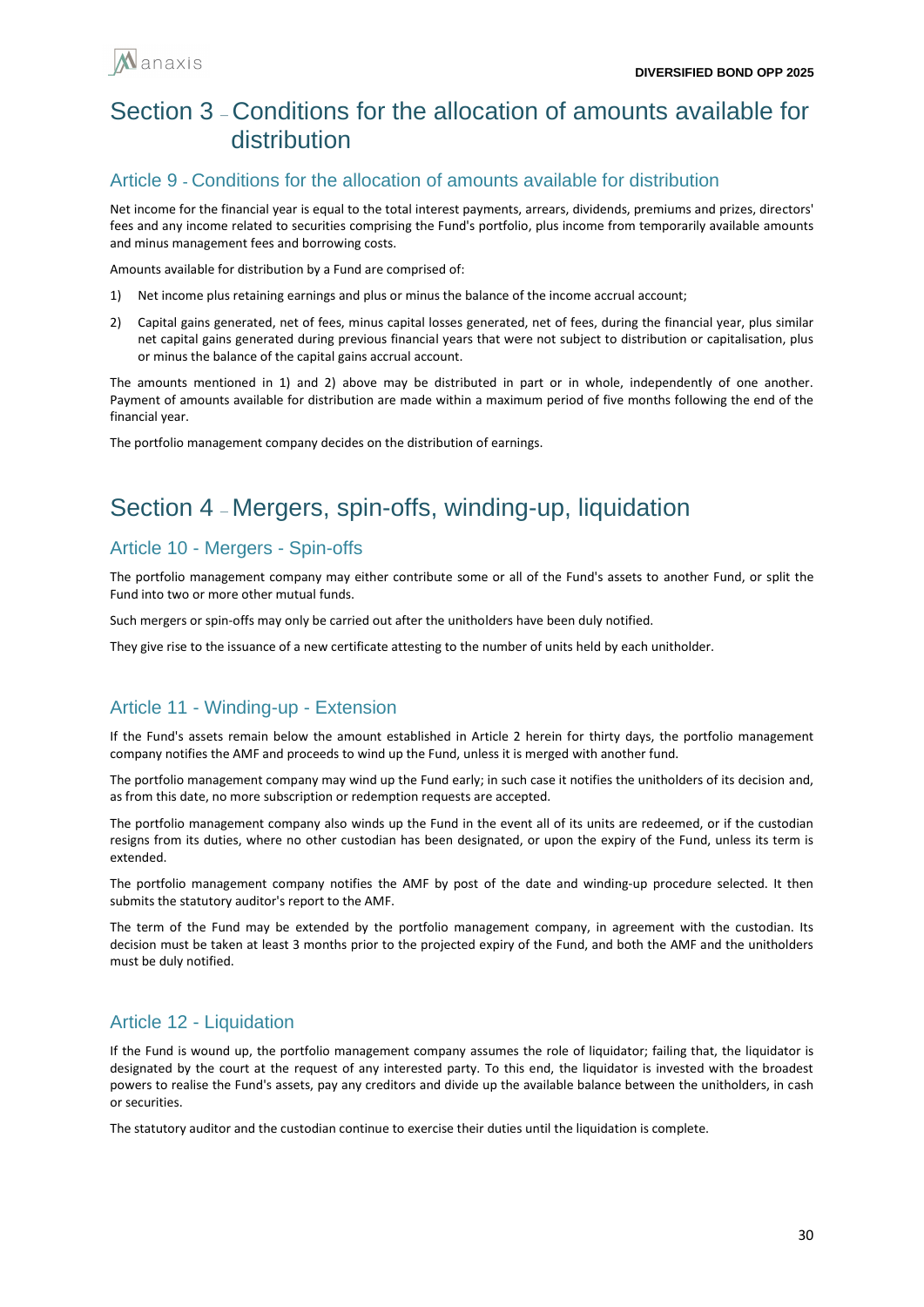# Section 5 – Disputes

## Article 13 - Jurisdiction - Election of domicile

Any disputes related to the Fund arising during its operation or liquidation, either between the unitholders, or between the unitholders and the portfolio management company or custodian, are subject to the jurisdiction of the competent courts.